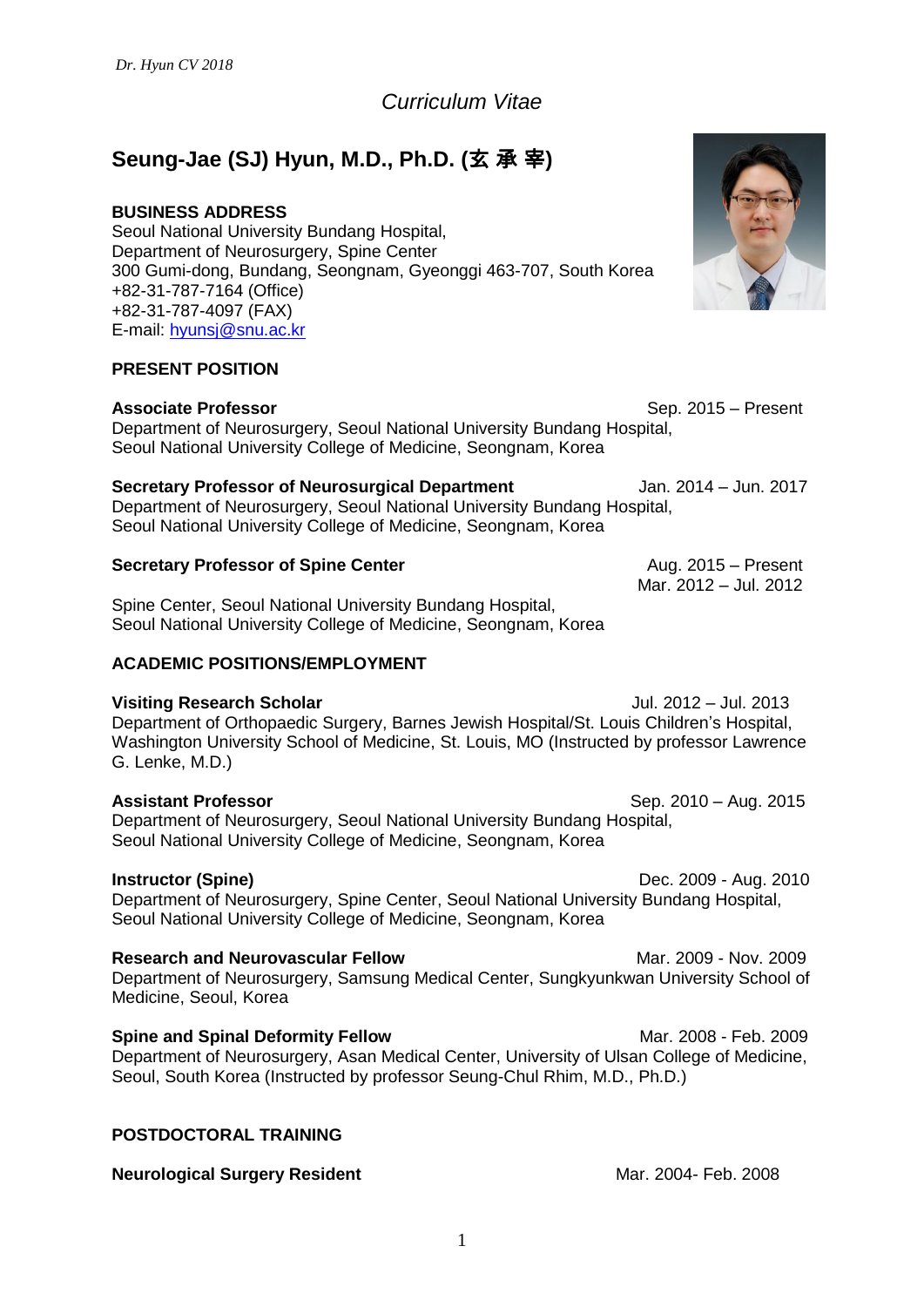Departments of Neurosurgery, Chung-Ang University Hospital, Chung-Ang University College of Medicine, Seoul, South Korea

**General Intern 19th Contract 10 Automobile 10 Automobile 10 Automobile 10 Automobile 10 Automobile 10 Automobile 10 Automobile 10 Automobile 10 Automobile 10 Automobile 10 Automobile 10 Automobile 10 Automobile 10 Automob** Chung-Ang University Hospital, Chung-Ang University College of Medicine, Seoul, South Korea

### **MEDICAL LICENSURE / CERTIFICATION**

**Certification:** Korean Board of Neurosurgery, No.2086 Feb. 2008 **Licensure;** Republic of Korea, No. 79994 Feb. 2003

#### **EDUCATION**

| <b>Ph.D.,</b><br>Chung-Ang University College of Medicine, Seoul, South Korea<br>(Instructed by professor Young-Baeg Kim, M.D., Ph.D.)   | Aug. 2007 - Jun. 2009 |
|------------------------------------------------------------------------------------------------------------------------------------------|-----------------------|
| <b>M.S.,</b><br>Chung-Ang University College of Medicine, Seoul, South Korea<br>(Instructed by professor Jong-Sik Suk, M.D., Ph.D.)      | Aug. 2004 - Feb. 2007 |
| <b>B.S.,</b><br>Chung-Ang University College of Medicine, Seoul, South Korea                                                             | Mar. 1999 - Feb. 2003 |
| <b>PreMedic School,</b><br>Chung-Ang University College of Nature and Science, Seoul, South Korea                                        | Mar. 1997 – Feb. 1999 |
| <b>HRPP IRB EDUCATIONS</b>                                                                                                               |                       |
| 1. AAHRPP and KGCP education ([on]-17-CRI-00005538), Jun. 12, 2017<br>2. AAHRPP and KGCP education ([on]-16-CRI-00006726), Jun. 17, 2016 |                       |
|                                                                                                                                          |                       |

- 3. AAHRPP and GCP education, Feb. 27, 2015
- 4. GCP education, Consent under particular situation, Oct. 31, 2013
- 5. AAHRPP and GCP education, Sep. 8, 2011

#### **HONORS and AWARDS**

**2018 Winner at Best Poster Award, AOSpine Korean Spine Congress** for "Bicortical screw purchase at UIV can cause UIV fracture after adult spinal deformity surgery: Finite element analysis study".

**2018 Best Research Paper Award Winner**, **Annual Meeting of Korean Cervical Spine Research Society (KOCSRS)** for "Relationship Between Cervical Sagittal Alignment and Patient Outcomes Following Anterior Cervical Fusion Surgery Involving Three or More Levels".

**2017 Louis A. Goldstein Best Clinical Research Poster Nominated**, **Annual Meeting of Scoliosis Research Society (SRS)** for "Clinical Impact of T1 Slope Minus Cervical Lordosis Following Multilevel Posterior Cervical Fusion Surgery: Long-Term Follow-Up Data".

**2017 Best Research Paper Award Winner (NANURI Academic Award)**, **Annual Meeting of the Korean Spinal Neurosurgery Society** for "Revision of a cervical spine deformity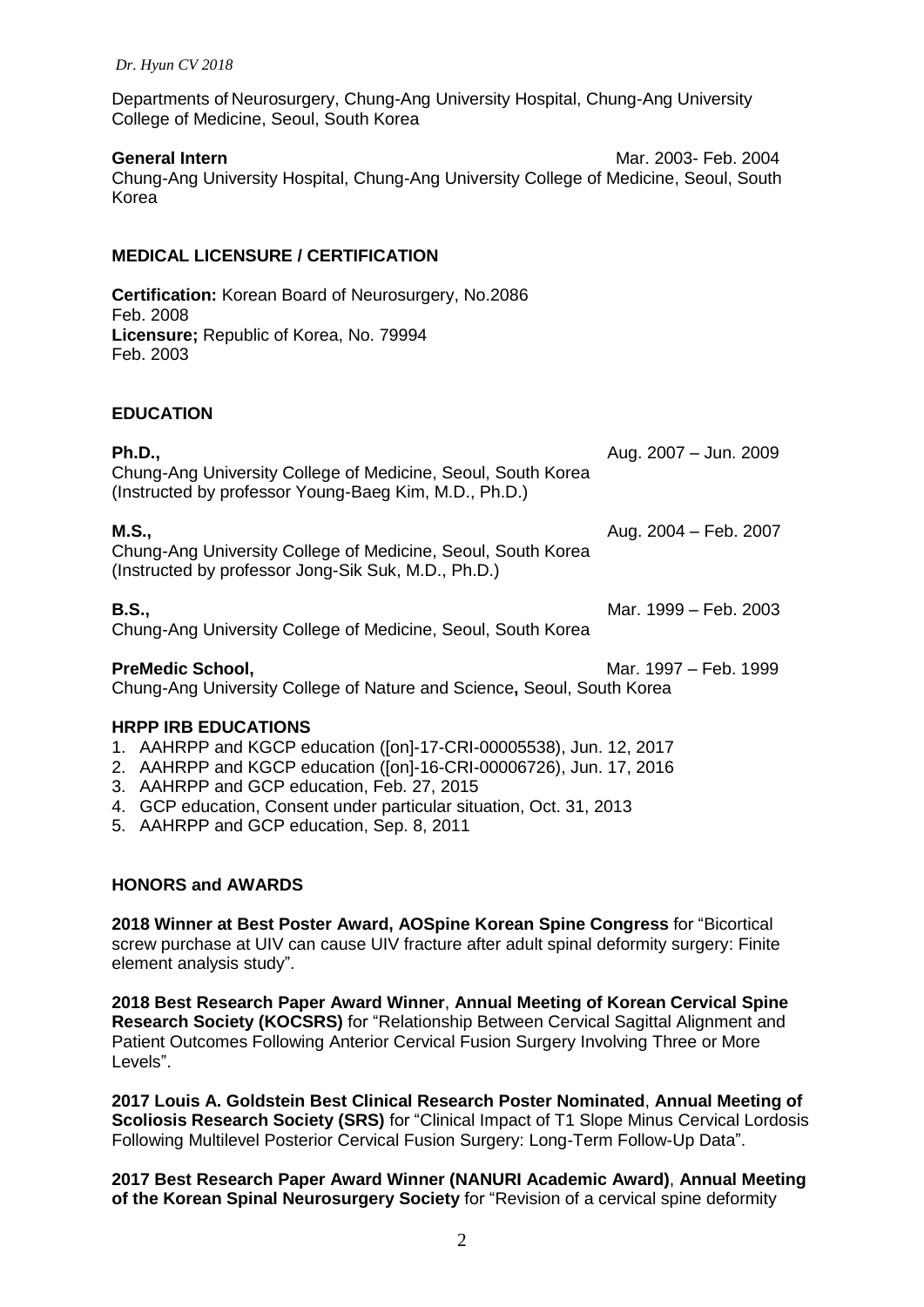classification system using a long-term follow-up data after multilevel posterior cervical fusion surgery".

**2015 Best Paper Award Nominated (Whitecloud Award)**, **Annual Meeting of International Meeting on Advanced Spine Techniques (IMAST)** for "Efficiency of lead

aprons in blocking radiation – how protective are they?".

**2015 Best Academic Award (MANSUN Academic Award)**, **Annual Meeting of the Korean Minimally Invasive Spine Surgery Research Society** for "Minimally invasive, robotic- vs. open fluoroscopic-guided spinal instrumented fusions – a randomized, controlled trial".

**2014 Best Paper Award Nominated (NANURI Academic Award)**, **Annual Meeting of the Korean Spinal Neurosurgery Society** for "The relationship between T1 slope and cervical alignment following multilevel posterior cervical fusion surgery: The impact of T1 slope minus cervical lordosis".

**2013 Best Academic Award (LAMI Academic Award)**, **Annual Meeting of the Korean Spinal Neurosurgery Society** for "Comparative analysis between thoracic spinal cord and sacral neuromodulation in a rat spinal cord injury model: a preliminary report of a rat spinal cord stimulation model".

**2011 Best Academic Award (HAN-GOK Medical Award)**, **Annual Meeting of the Korean Spinal Neurosurgery Society** for "Progression of Lumbar Spinal Stenosis is Influenced by Variation of Inflammatory Genes".

**2008 First place** among all participants. **Korean Neurosurgical Board Examination;** The Korean Neurosurgical Society**.**

**2007 Best Poster Award**, **Spring Meeting of the Korean Neurosurgical Society** for "Novel Entry Point for Intraoperative Ventricular Puncture During the Transsylvian Approach".

**2007 Second place** among all participants. **Korean Neurosurgery In-Training Examination;** The Korean Neurosurgical Society**.**

# **PROFESSIONAL SOCIETIES**

**2012-** Scoliosis Research Society (Active fellow, since Sep. 2017, Candidate fellow, since Mar. 2012)

**2015-** Cervical Spine Research Society (Corresponding member since 2015)

**2016-2017** Board member of Mortality and Morbidity committee, Scoliosis Research Society

**2016-2017** Board member of Global Outreach Program (GOP) committee, Scoliosis

Research Society

**2014-2015** Korean Minimally Invasive Spine Surgery Research Society (Secretary of academic committee)

**2013-** Korean American Spinal Society (A professional member, since Jul/16/2013)

**2015-** Cervical Spine Research Society Asia Pacific (Active member since 2015)

**2010-2018** AOSPINE international: A member of AO Spine in Asia Pacific, Expiry date: 9/8/2018 (Membership No. 25426)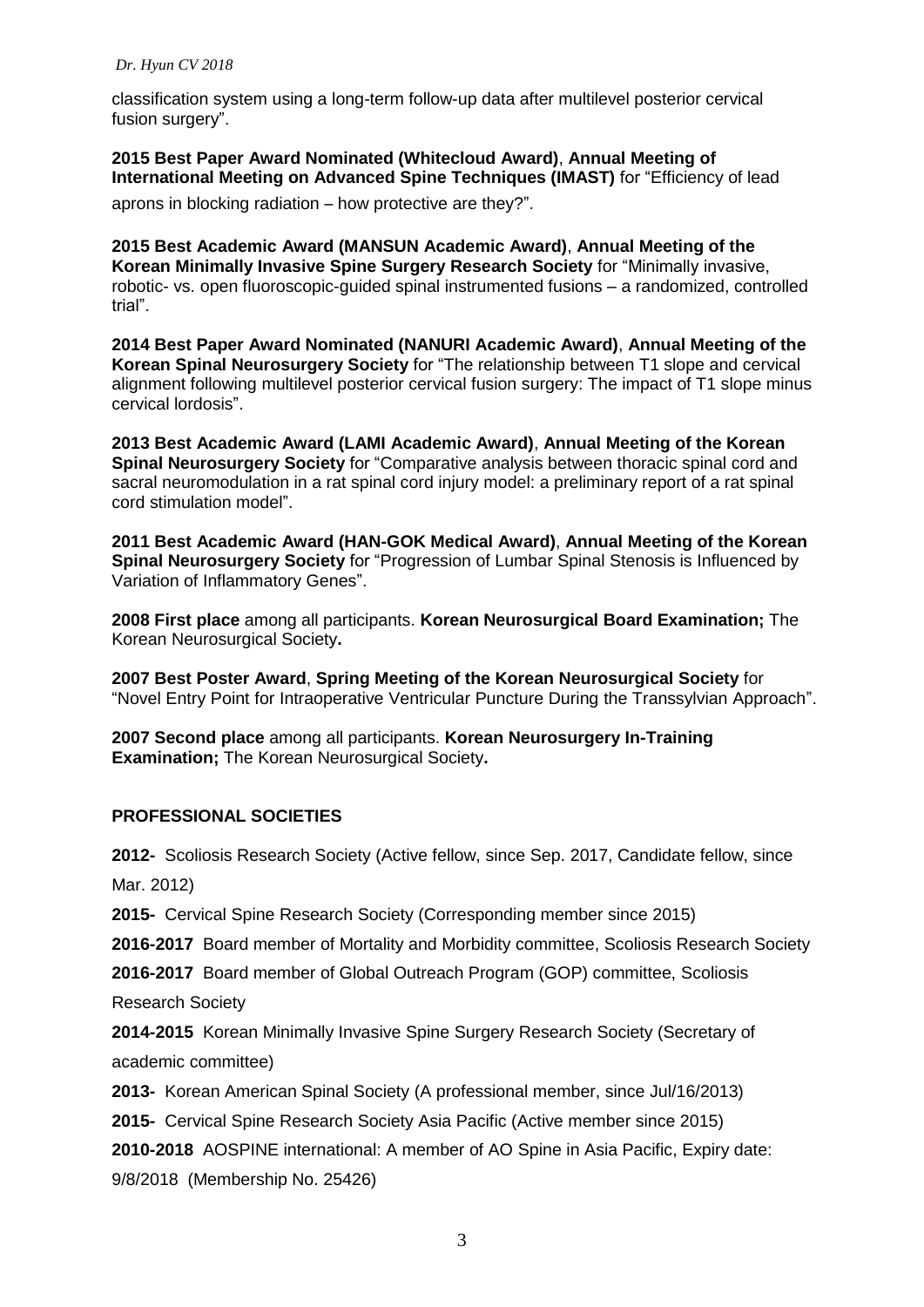**2010-** Asia Pacific Cervical Spine Society

**2010-** Korean Cervical Spine Research Society

- **2010-** Korean Spinal Basic Research Society (Chair of membership committee 2012, executive committee member since 2010)
- **2009-** Korean Spinal Deformity Society (Board member since 2011, Academic committee member since 2013, 2017-2019 Committee chair of KSDS history edition)

**2008-** Korean Spinal Neurosurgery Society (Academic committee member 2014-2015,

Secretary committee member 2015-2016, Textbook editorial board member 2016-2017)

**2008-** Korean Neurosurgical Society (Fellowship task force board member 2016-2018)

# **EDITORIAL BOARD OF JOURNALS**

Associate Editor of *Neurospine* (Official Journal of ASIA SPINE, Japanese Spinal Neurosugical Society, Tiwan Spinal Neurosugical Society, Korean Spinal Neurosugical Society), Jan. 2018 to present

Editor and Secretary of *Korean Journal of Spine* (Official Journal of Korean Spinal Neurosugical Society), Jan. 2015 to Dec. 2017

*Asian Spine Journal* (Official Journal of APSS, MESS, ASSI, TWSS, KSSS), Nov. 2016 to present

*World Journal of Clinical Cases* (WJCC, *Baishideng Publishing Group Co., Limited*, [www.wjgnet.com\)](http://www.wjgnet.com/), 2012-2016, 2017-Apr. 7<sup>th</sup>, 2018

*Journal of Advanced Spine Surgery* (JASS, Official Journal of Korean Society for the Advancement of Spine Surgery), Nov. 2016 to present

#### **REVIEWER OF JOURNALS**

Journal of Korean Medical Science (Official Journal of Korean Academy of Medicine), 2014 to present Journal of Korean Neurosugical Society (Official Journal of Korean Neurosugical Society), 2015 to present

Asian Spine Journal (Official Journal of APSS, MESS, ASSI, TWSS, KSSS), 2014 to present

#### **PEER REVIEWED BIBLIOGRAPHY/ PUBLISHED or IN PRESS**

- 1. **Hyun SJ**, Han S, Yongjung J Kim. Corrigendum to 'In Reply to "Defining the Pros and Cons of AIS Surgery: Bringing Truth to the Neurosurgery Community and the Public"' [World Neurosurgery 113 (2018) 395]. **World Neurosurg**. 2018 May 14.
- 2. **Hyun SJ**, Han S, Kim YJ. In Reply to "Defining the Pros and Cons of AIS Surgery: Bringing Truth to the Neurosurgery Community and the Public". **World Neurosurg**. 2018 May;113:395.
- 3. **Hyun SJ**, Han S, Kim KJ, Jahng TA, Kim HJ. Assessment of T1 Slope Minus Cervical Lordosis and C2-7 Sagittal Vertical Axis Criteria of a Cervical Spine Deformity Classification System Using Long-Term Follow-up Data After Multilevel Posterior Cervical Fusion Surgery. **Oper Neurosurg (Hagerstown)**. 2018 Mar 29. doi: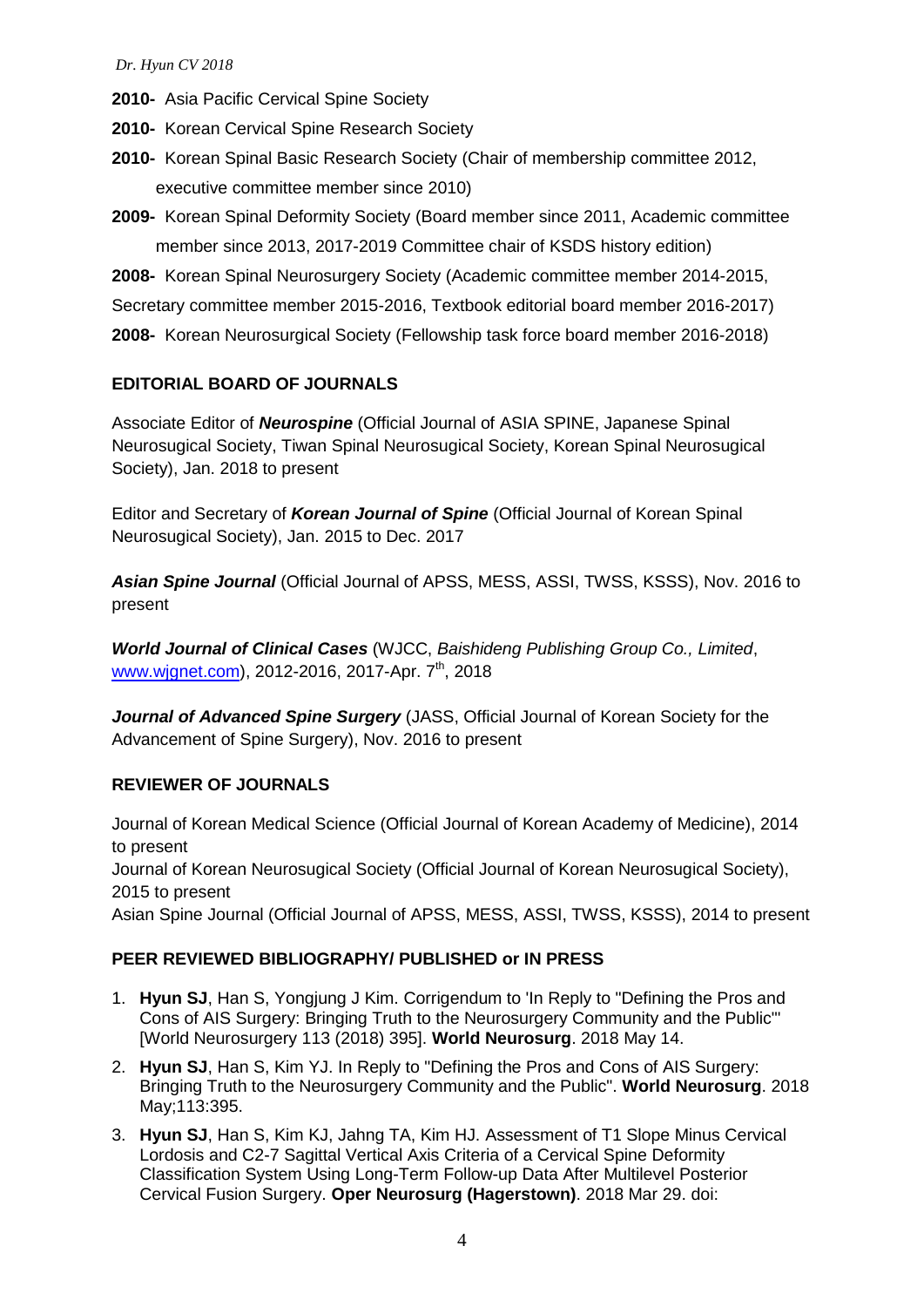10.1093/ons/opy055. [Epub ahead of print]

- 4. Lee BH, **Hyun SJ**, Kim KJ, Jahng TA, Kim YJ, Kim HJ. Clinical and Radiological Outcomes of Posterior Vertebral Column Resection for Severe Spinal Deformities. **J Korean Neurosurg Soc**. 2018 Mar;61(2):251-257.
- 5. Makhni MC, Shillingford JN, Laratta JL, **Hyun SJ**, Kim YJ. Restoration of Sagittal Balance in Spinal Deformity Surgery. **J Korean Neurosurg Soc**. 2018 Mar;61(2):167- 179.
- 6. Jeon SI, **Hyun SJ**, Han S, Lee BH, Kim KJ, Jahng TA, Kim HJ. Relationship Between Cervical Sagittal Alignment and Patient Outcomes Following Anterior Cervical Fusion Surgery Involving Three or More Levels. **World Neurosurg**. 2018 May;113:e548-e554.
- 7. Choi HY, **Hyun SJ**, Kim KJ, Jahng TA, Kim HJ. Freehand S2 Alar-Iliac Screw Placement Using K-Wire and Cannulated Screw : Technical Case Series. **J Korean Neurosurg Soc**. 2018 Jan;61(1):75-80.
- 8. **Hyun SJ**, Lee BH, Park JH, Kim KJ, Jahng TA, Kim HJ. Proximal Junctional Kyphosis and Proximal Junctional Failure Following Adult Spinal Deformity Surgery. **Korean J Spine**. 2017 Dec;14(4):126-132.
- 9. **Hyun SJ**, Han S, Kim KJ, Jahng TA, Kim YJ, Rhim SC, Kim HJ. Adolescent Idiopathic Scoliosis Surgery by a Neurosurgeon: Learning Curve for Neurosurgeons. **World Neurosurg**. 2018 Feb;110:e129-e134.
- 10. Lee BH, **Hyun SJ**, Park JH, Kim KJ. Single Stage Posterior Approach for Total Resection of Presacral Giant Schwannoma: A Technical Case Report. **Korean J Spine**. 2017 Sep;14(3):89-92.
- 11. **Hyun SJ**, Kim JW, Kim KJ, Jahng TA, Roh SW, Ra YS, Kim HJ, Rhim SC. Long-Term Results Following Surgical Resection of Chordomas in the Craniocervical Junction and the Upper Cervical Spine: Review of 12 Consecutive Cases. **Oper Neurosurg (Hagerstown)**. 2018 Feb 1;14(2):112-120.
- 12. Han S, **Hyun SJ**, Kim KJ, Jahng TA, Kim HJ, Lee BH, Choi HY. Multilevel Posterior Column Osteotomies Are Not Inferior For the Correction of Rigid Adult Spinal Deformity Compared with Pedicle Subtraction Osteotomy. **World Neurosurg**. 2017 Nov;107:839- 845.
- 13. Lee CH, Chung CK, Jang JS, Kim SM, Chin DK, Lee JK, Yoon SH, Hong JT, Ha Y, Kim CH, **Hyun SJ**. Effectiveness of deformity-correction surgery for primary degenerative sagittal imbalance: a meta-analysis. **J Neurosurg Spine**. 2017 Nov;27(5):540-551.
- 14. Kwon JW, **Hyun SJ**, Han SH, Kim KJ, Jahng TA. Pyogenic Vertebral Osteomyelitis: Clinical Features, Diagnosis, and Treatment. **Korean J Spine**. 2017 Jun;14(2):27-34.
- 15. **Hyun SJ**, Kim KJ, Jahng TA, Kim HJ. Clinical Impact of T1 Slope Minus Cervical Lordosis Following Multilevel Posterior Cervical Fusion Surgery: A Minimum 2-year Follow-Up Data. **Spine (Phila Pa 1976).** 2017 Dec 15;42(24):1859-1864.
- 16. Han S, **Hyun SJ**, Kim KJ, Jahng TA, Kim HJ. Comparative Study between Cobalt Chrome and Titanium Alloy Rods for Multi-level Spinal Fusion: Proximal Junctional Kyphosis More Frequently Occurred in Patients Having Cobalt Chrome Rods. **World Neurosurg**. 2017 Apr 17.
- 17. Park YS, **Hyun SJ**, Choi HY, Kim KJ, Jahng TA. Association between bicortical screw fixation at upper instrumented vertebra and risk for upper instrumented vertebra fracture. **J Neurosurg Spine**. 2017 May;26(5):638-644..
- 18. **Hyun SJ**, Kim KJ, Jahng TA. S2 alar iliac screw placement under robotic guidance for adult spinal deformity patients: technical note. **Eur Spine J**. 2017 Feb 28.
- 19. Han S, **Hyun SJ**, Kim KJ, Jahng TA, Lee S, Rhim SC. Rod stiffness as a risk factor of proximal junctional kyphosis after adult spinal deformity surgery: comparative study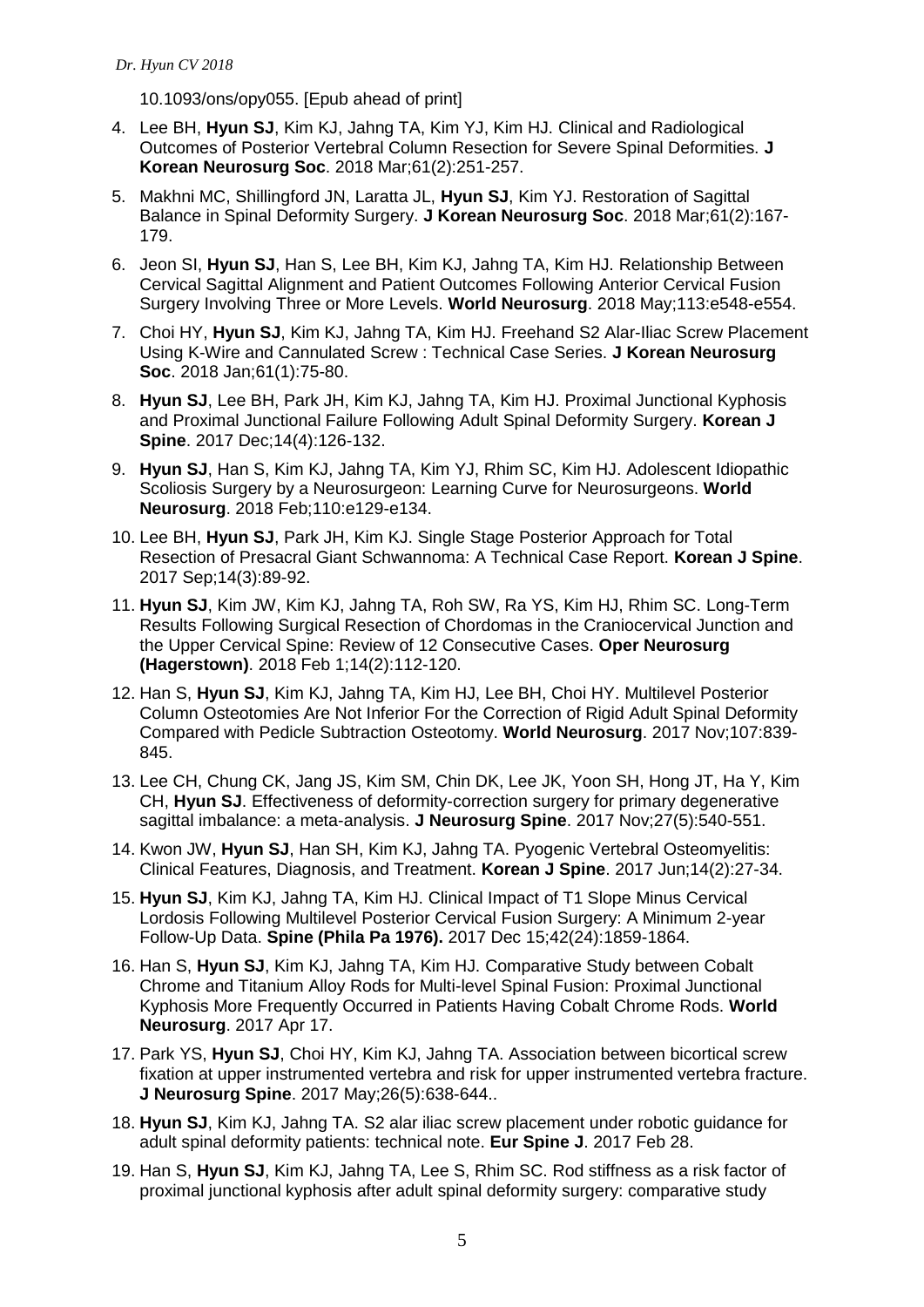between cobalt chrome multiple-rod constructs and titanium alloy two-rod constructs. **Spine J**. 2017 Feb 24.

- 20. Park YS, **Hyun SJ**, Park JH, Kim KJ, Jahng TA, Kim HJ. Radiographic and Clinical Results of Freehand S2 Alar-Iliac Screw Placement for Spinopelvic Fixation: An Analysis of 45 Consecutive Screws. **Clin Spine Surg**. 2017 Feb 23.
- 21. **Hyun SJ**, Bae CW, Lee SH, Rhim SC. Fatty Degeneration of the Paraspinal Muscle in Patients With Degenerative Lumbar Kyphosis: A New Evaluation Method of Quantitative Digital Analysis Using MRI and CT Scan. **Clin Spine Surg**. 2016 Dec;29(10):441-447.
- 22. Park JH, **Hyun SJ**, Kim KJ, Jahng TA. Comparative Study Between Pedicle Subtraction Osteotomy (PSO) and Closing-Opening Wedge Osteotomy (Fish-mouth PSO) for Sagittal Plane Deformity Correction. **Spine (Phila Pa 1976).** 2017 Aug 1;42(15):E899- E905.
- 23. Choi HY, **Hyun SJ**, Kim KJ, Jahng TA, Kim HJ. Effectiveness and Safety of Tranexamic Acid in Spinal Deformity Surgery. **J Korean Neurosurg Soc**. 2017 Jan 1;60(1):75-81.
- 24. Choi HY, **Hyun SJ**, Kim KJ, Jahng TA, Kim HJ. Surgical and Radiographic Outcomes After Pedicle Subtraction Osteotomy According to Surgeon's Experience. **Spine (Phila Pa 1976).** 2017 Jul 1;42(13):E795-E801.
- 25. Lee SE, Jahng TA, Kim KJ, **Hyun SJ**, Kim HJ, Kawaguchi Y. Research articles published by Korean spine surgeons: Scientific progress and the increase in spine surgery. **J Clin Neurosci**. 2017 Feb;36:6-11.
- 26. **Hyun SJ**, Kim KJ, Jahng TA, Kim HJ. Efficiency of lead aprons in blocking radiation how protective are they? **Heliyon**. 2016 May 27;2(5):e00117
- 27. **Hyun SJ**, Kim KJ, Jahng TA, Kim HJ. Minimally Invasive, Robotic-vs. Open Fluoroscopic-guided Spinal Instrumented Fusions-a Randomized, Controlled Trial. **Spine (Phila Pa 1976).** 2017 Mar 15;42(6):353-358.
- 28. **Hyun SJ**, Kim YJ, Rhim SC. Patients with proximal junctional kyphosis after stopping at thoracolumbar junction have lower muscularity, fatty degeneration at the thoracolumbar area. **Spine J**. 2016 Sep;16(9):1095-101.
- 29. Lee CH, **Hyun SJ**, Kim KJ, Jahng TA, Kim HJ. Can Interspinous Device, SPIRE™, Be An Alternative Fixation Modality in Posterior Lumbar Fusion Instead of Pedicle Screw? **Turk Neurosurg**. 2017;27(3):408-413.
- 30. Kim WB, **Hyun SJ**, Choi H, Kim KJ, Jahng TA, Kim HJ. Long-Term Follow-Up Results of Anterior Cervical Inter-Body Fusion with Stand-Alone Cages. **J Korean Neurosurg Soc**. 2016 Jul;59(4):385-91.
- 31. Kim YJ, **Hyun SJ**, Cheh G, Cho SK, Rhim SC. Decision Making Algorithm for Adult Spinal Deformity Surgery. **J Korean Neurosurg Soc**. 2016 Jul;59(4):327-33.
- 32. **Hyun SJ**, Kim HK, Kim KJ, Jahng TA, Kim HJ. Posterior Trans-Dural Repair of Iatrogenic Spinal Cord Herniation after Resection of Ossification of Posterior Longitudinal Ligament. **Asian Spine J**. 2016 Apr;10(2):355-9.
- 33. Kim YC, Lenke LG, Bridwell KH, **Hyun SJ**, You KH, Kim YW, Chang HG, Kelly MP, Koester LA, Blanke KM, Bumpass DB. Results of Revision Surgery for Proximal Junctional Kyphosis Following Posterior Segmental Instrumentation: Minimum 2-Year Post-Revision Follow-up. **Spine (Phila Pa 1976).** 2016 Apr 26. [Epub ahead of print]
- 34. Park YS, **Hyun SJ**, Kim KJ, Jahng TA. Multiple Intradural Disc Herniations Masquerading as Intradural Extramedullary Tumors: A Case Report and Review of the Literature. **Korean J Spine**. 2016 Mar;13(1):30-2.
- 35. Park YS, **Hyun SJ**, Kim KJ, Jahng TA. Plasmacytoma to the Axis Mimicking Metastatic Paraganglioma: Circumferential Reconstruction via Posterior Approach. **Korean J Spine**. 2015 Dec;12(4):283-6.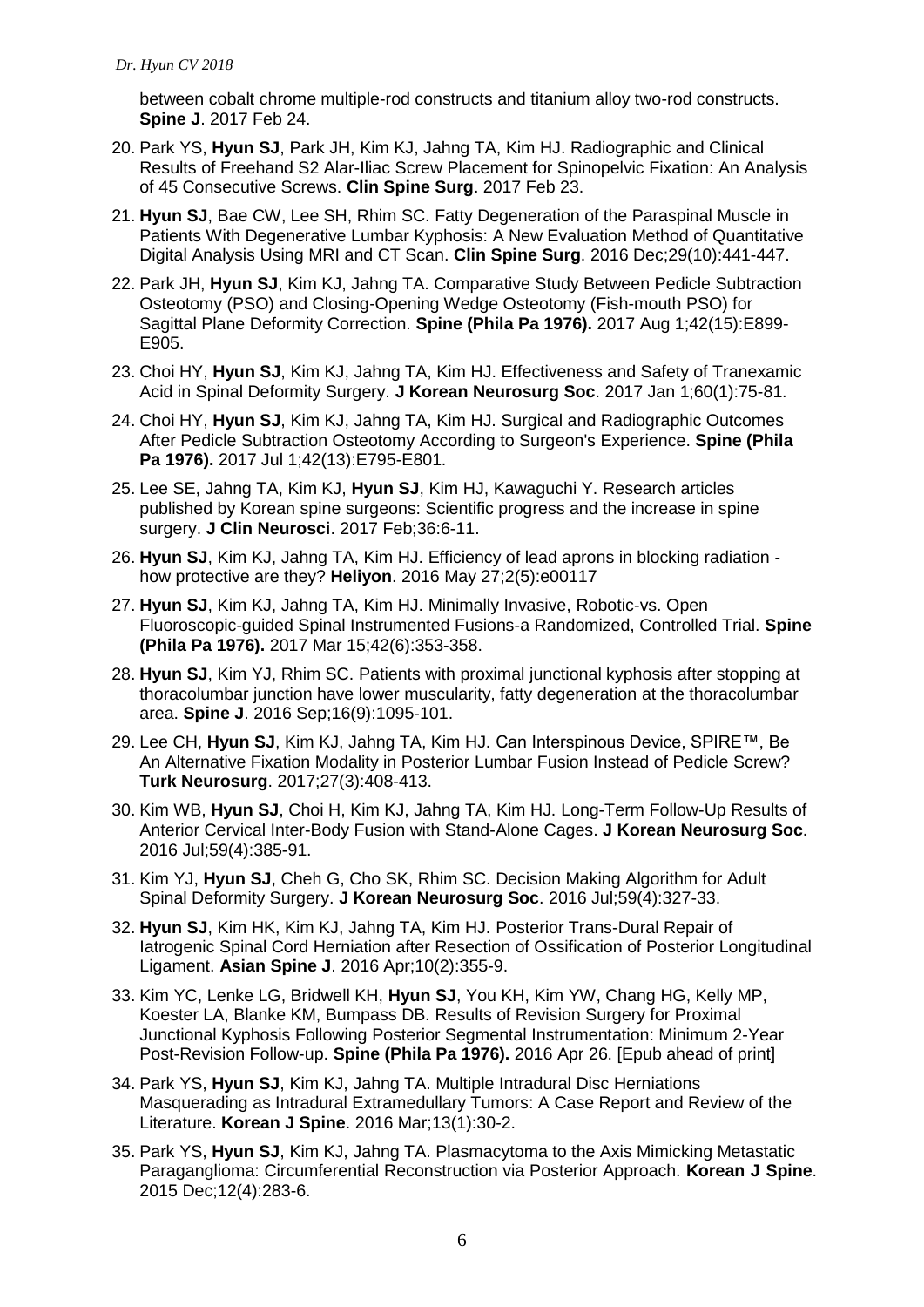- 36. Park JH, **Hyun SJ**, Kim KJ, Jahng TA. Free Hand Insertion Technique of S2 Sacral Alar-Iliac Screws for Spino-Pelvic Fixation: Technical Note, A Cadaveric Study. **J Korean Neurosurg Soc**. 2015 Dec;58(6):578-81.
- 37. Lee CH, **Hyun SJ**. Spinal intradural metastasis via the brachial plexus. **Spine J**. 2016 Jun;16(6):e397-8.
- 38. Lee CH, Jahng TA, **Hyun SJ**, Kim CH, Park SB, Kim KJ, Chung CK, Kim HJ, Lee SE. Dynamic stabilization using the Dynesys system versus posterior lumbar interbody fusion for the treatment of degenerative lumbar spinal disease: a clinical and radiological outcomes-based meta-analysis. **Neurosurg Focus**. 2016 Jan;40(1):E7.
- 39. Kim DG, Son YR, Park YS, **Hyun SJ**, Kim KJ, Jahng TA, Kim HJ, Park KS. Differences in Multimodality Intraoperative Neurophysiological Monitoring Changes Between Spinal Intramedullary Ependymoma and Hemangioblastoma. **J Clin Neurophysiol**. 2016 Apr;33(2):120-6.
- 40. Han SH, **Hyun SJ**, Jahng TA, Kim KJ. Posterior osteosynthesis of a spontaneous bilateral pedicle fracture of the lumbar spine. **J Neurosurg Spine**. 2016 Mar;24(3):398- 401.
- 41. **Hyun SJ**, Kim KJ, Jahng TA, Kim HJ. Relationship between T1 slope and cervical alignment following multi-level posterior cervical fusion surgery: Impact of T1 Slope Minus Cervical Lordosis. **Spine (Phila Pa 1976).** 2016 Apr;41(7):E396-402.
- 42. Kim CH, Chung CK, Lee SH, Jahng TA, **Hyun SJ**, Kim KJ, Yoon SH, Kim ES, Eoh W, Kim HJ, Kim KT, Sung JK, Choi Y. Long-term recurrence rates after the removal of spinal meningiomas in relation to Simpson grades. **Eur Spine J.** 2015 Nov 5. [Epub ahead of print]
- 43. Kim WB, Park YS, Park JH, **Hyun SJ.** Posterior Spinal Reconstruction with Pedicle Screws, Multiple Iliac Screws and Wisconsin Spinal Wires in a Patient with Neurofibromatosis Scoliosis: A Case Report. **Korean J Spine**. 2015 Sep;12(3):181-4. doi: 10.14245/kjs.2015.12.3.181. Epub 2015 Sep 30.
- 44. Park JH, **Hyun SJ.** Intraoperative neurophysiological monitoring in spinal surgery. **World J Clin Cases.** 2015 Sep 16;3(9):765-73. doi: 10.12998/wjcc.v3.i9.765. Review.
- 45. **Hyun SJ**, Kim WB, Park YS, Kim KJ, Jahng TA, Kim YJ. Adolescent Idiopathic Scoliosis Treatment by a Korean Neurosurgeon: The Changing Role for Neurosurgeons. **J Korean Neurosurg Soc.** 2015 Jul;58(1):50-3.
- 46. **Hyun SJ**, Kim YJ, Rhim SC, Cheh G, Cho SK. Pedicle Screw Placement in the Thoracolumbar Spine Using a Novel, Simple, Safe, and Effective Guide-Pin : A Computerized Tomography Analysis. **J Korean Neurosurg Soc.** 2015 Jul;58(1):9-13.
- 47. Han SH, **Hyun SJ**, Jahng TA, Kim KJ. A Comparative Radiographic Analysis of Fusion Rate between L4-5 and L5-S1 in a Single Level Posterior Lumbar Interbody Fusion. **Korean J Spine.** 2015 Jun;12(2):60-7.
- 48. [Lee CH,](http://www.ncbi.nlm.nih.gov/pubmed/?term=Lee%20CH%5BAuthor%5D&cauthor=true&cauthor_uid=26108388) [Chung CK,](http://www.ncbi.nlm.nih.gov/pubmed/?term=Chung%20CK%5BAuthor%5D&cauthor=true&cauthor_uid=26108388) **[Hyun SJ](http://www.ncbi.nlm.nih.gov/pubmed/?term=Hyun%20SJ%5BAuthor%5D&cauthor=true&cauthor_uid=26108388)**, [Kim CH,](http://www.ncbi.nlm.nih.gov/pubmed/?term=Kim%20CH%5BAuthor%5D&cauthor=true&cauthor_uid=26108388) [Kim KJ,](http://www.ncbi.nlm.nih.gov/pubmed/?term=Kim%20KJ%5BAuthor%5D&cauthor=true&cauthor_uid=26108388) [Jahng TA.](http://www.ncbi.nlm.nih.gov/pubmed/?term=Jahng%20TA%5BAuthor%5D&cauthor=true&cauthor_uid=26108388) A longitudinal study to assess the volumetric growth rate of spinal intradural extramedullary tumour diagnosed with schwannoma by magnetic resonance imaging. **Eur Spine J.** 2015 Jun 25. [Epub ahead of print]
- 49. Lee CH, Kim KJ, **Hyun SJ**, Yeom JS, Jahng TA, Kim HJ. Subsidence as of 12 months after single-level anterior cervical inter-body fusion. Is it related to clinical outcomes? **Acta Neurochir (Wien).** 2015 Jun;157(6):1063-8.
- 50. Lee CH, Chung CK, Jahng TA, Kim KJ, Kim CH, **Hyun SJ**, Kim HJ, Jeon SR, Chang UK, Lee SH, Moon SH, Majeed H, Zhang D, Gravis G, Wibmer C, Kumar N, Moon KY, Park JH, Tabouret E, Fuentes S. Which one is a valuable surrogate for predicting survival between Tomita and Tokuhashi scores in patients with spinal metastases? A metaanalysis for diagnostic test accuracy and individual participant data analysis. **[J](http://www.ncbi.nlm.nih.gov/pubmed/25947287)**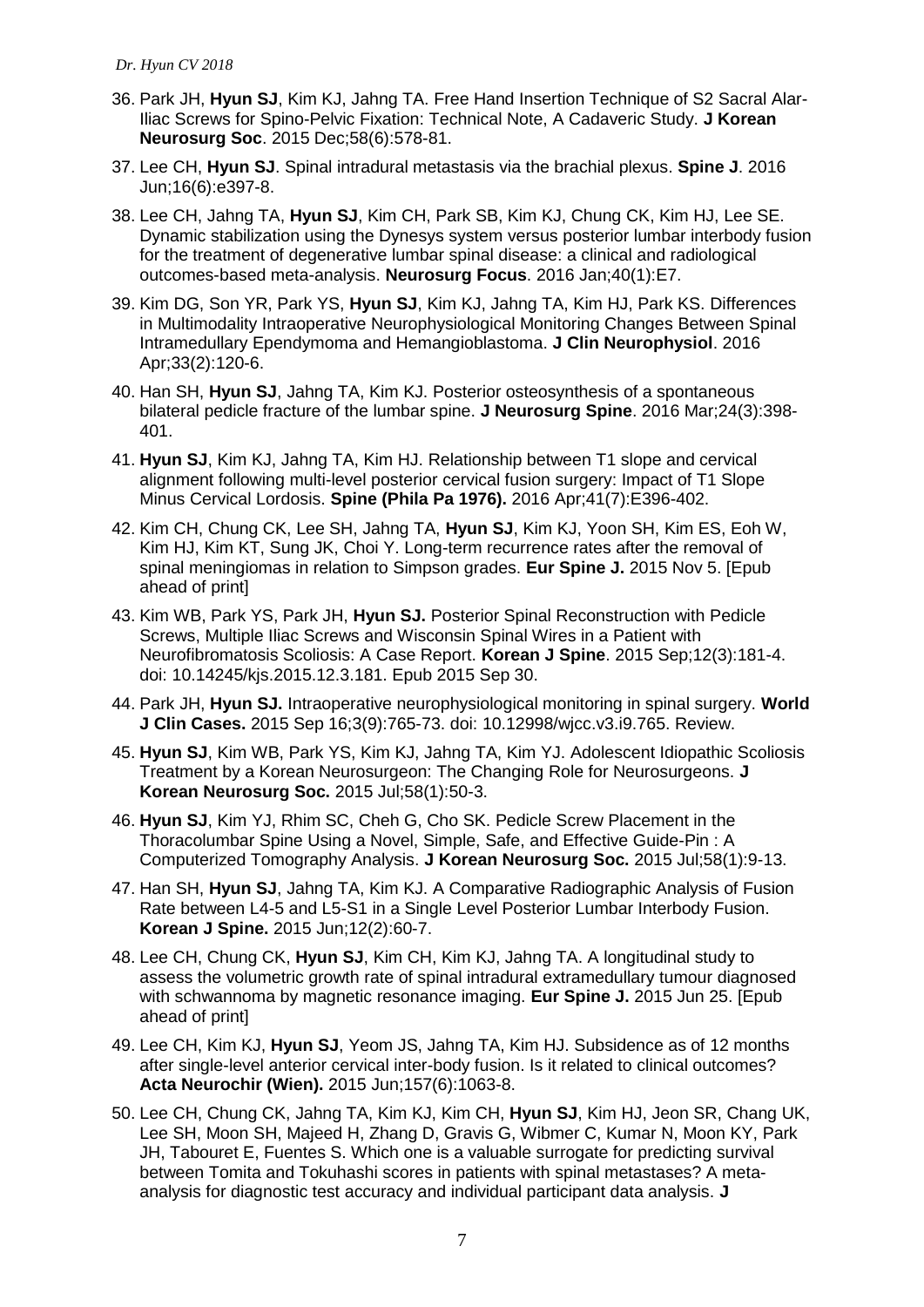**[Neurooncol.](http://www.ncbi.nlm.nih.gov/pubmed/25947287)** 2015 Jun;123(2):267-75.

- 51. Park JH, **Hyun SJ**, Kim KJ, Jahng TA. Total en bloc thoracic and lumbar spondylectomy for non-small cell lung cancer with favorable prognostic indicators: is it merely indicated for solitary spinal metastasis? **J Korean Neurosurg Soc.** 2014 Nov;56(5):431-5.
- 52. **Hyun SJ**, Lenke LG, Kim YC, Koester LA, Blanke KM. Long-term radiographic outcomes of a central hook-rod construct for osteotomy closure: minimum 5-year follow-up. **[Spine](http://www.ncbi.nlm.nih.gov/pubmed/25599289)  [\(Phila Pa 1976\).](http://www.ncbi.nlm.nih.gov/pubmed/25599289)** 2015 Apr 1;40(7):E428-32.
- 53. Lee CH, Lee J, Kang JD, **Hyun SJ**, Kim KJ, Jahng TA, Kim HJ. Laminoplasty versus laminectomy and fusion for multilevel cervical myelopathy: a meta-analysis of clinical and radiological outcomes. **[J Neurosurg Spine.](http://www.ncbi.nlm.nih.gov/pubmed/25815808) 2015 Jun;22(6):589-95.**
- 54. **Hyun SJ**, Lenke LG, Kim YC, Koester LA, Blanke KM. [Comparison of standard 2-rod](http://www.ncbi.nlm.nih.gov/pubmed/25299168)  [constructs to multiple-rod constructs for fixation across 3-column spinal osteotomies.](http://www.ncbi.nlm.nih.gov/pubmed/25299168) **Spine (Phila Pa 1976).** 2014 Oct 15;39(22):1899-904.
- 55. Yoo M, Kim WH, **Hyun SJ**, Kim KJ, Jahng TA, Kim HJ. [Comparison between Two](http://www.ncbi.nlm.nih.gov/pubmed/25346758)  [Different Cervical Interbody Fusion Cages in](http://www.ncbi.nlm.nih.gov/pubmed/25346758) One Level Stand-alone ACDF: Carbon [Fiber Composite Frame Cage Versus Polyetheretherketone Cage.](http://www.ncbi.nlm.nih.gov/pubmed/25346758) **Korean J Spine.** 2014 Sep;11(3):127-35.
- 56. Yoo MW, **Hyun SJ**, Kim KJ, Jahng TA, Kim HJ. [Does obesity make](http://www.ncbi.nlm.nih.gov/pubmed/25110486) an influence on [surgical outcomes following lumbar microdiscectomy?](http://www.ncbi.nlm.nih.gov/pubmed/25110486) **Korean J Spine.** 2014 Jun;11(2):68-73.
- 57. Lee CH, Jahng TA, **Hyun SJ**, Kim KJ, Kim HJ. [Expansive Laminoplasty Versus](http://www.ncbi.nlm.nih.gov/pubmed/25075990)  [Laminectomy Alone Versus Laminectomy and Fusion for Cervical Ossification of the](http://www.ncbi.nlm.nih.gov/pubmed/25075990)  [Posterior Longitudinal Ligament: Is There a Difference in the Clinical Outcome and](http://www.ncbi.nlm.nih.gov/pubmed/25075990)  [Sagittal Alignment?](http://www.ncbi.nlm.nih.gov/pubmed/25075990) **J Spinal Disord Tech.** 2014 Jul 29. [Epub ahead of print]
- 58. Kim YC, Lenke LG, **Hyun SJ**, Lee JH, Koester LA, Blanke KM. [Results of Revision](http://www.ncbi.nlm.nih.gov/pubmed/25054652)  [Surgery After Pedicle Subtraction Osteotomy for Fixed Sagittal Imbalance With](http://www.ncbi.nlm.nih.gov/pubmed/25054652)  [Pseudarthrosis at the Prior Osteotomy Site or Elsewhere: Minimum 5 Years Post](http://www.ncbi.nlm.nih.gov/pubmed/25054652)[revision.](http://www.ncbi.nlm.nih.gov/pubmed/25054652) **Spine (Phila Pa 1976).** 2014 Oct 1;39(21):1817-28.
- 59. Gu BS, Park JH, Roh SW, Jeon SR, Jang JW, **Hyun SJ**, Rhim SC. [Surgical strategies](http://www.ncbi.nlm.nih.gov/pubmed/25018034)  for removal of intra- [and extraforaminal dumbbell-shaped schwannomas in the subaxial](http://www.ncbi.nlm.nih.gov/pubmed/25018034)  [cervical spine.](http://www.ncbi.nlm.nih.gov/pubmed/25018034) **Eur Spine J.** 2014 Jul 14. [Epub ahead of print]
- 60. Choi I, **Hyun SJ**, Kang JK, Rhim SC. [Combined muscle motor and somatosensory](http://www.ncbi.nlm.nih.gov/pubmed/24954338)  evoked potentials for [intramedullary spinal cord tumour surgery.](http://www.ncbi.nlm.nih.gov/pubmed/24954338) **Yonsei Med J.** 2014 Jul;55(4):1063-71.
- 61. Park JH, **Hyun SJ**, Lee CH, Kim KJ, Yeom JS, Jahng TA, Kim HJ. [Efficacy of a Short](http://www.ncbi.nlm.nih.gov/pubmed/24901874)  [Plate with an Oblique Screw Trajectory for Anterior Cervical Plating: A Comparative](http://www.ncbi.nlm.nih.gov/pubmed/24901874)  [Study with a Two-year Minimum Follow-up.](http://www.ncbi.nlm.nih.gov/pubmed/24901874) **J Spinal Disord Tech.** 2014 Jun 4. [Epub ahead of print]
- 62. O'neill KR, Lenke LG, Bridwell KH, **Hyun SJ**, Neuman B, Dorward I, Koester L. Clinical and Radiographic Outcomes After 3-Column Osteotomies With 5-Year Follow-up. **Spine (Phila Pa 1976).** 2014 Mar 1;39(5):424-32.
- 63. Lee CH, Kwon J, Lee J, **Hyun SJ**, Kim KJ, Jahng TA, Kim HJ. Direct Decompressive Surgery Followed by Radiotherapy Versus Radiotherapy Alone for Metastatic Epidural Spinal Cord Compression: A Meta-Analysis. **Spine (Phila Pa 1976).** 2014 Feb 5. [Epub ahead of print]
- 64. **Hyun SJ**, Kim YJ, Rhim SC. Spinal pedicle subtraction osteotomy for fixed sagittal imbalance patients. **World J Clin Cases**. 2013 Nov 16;1(8):242-248. Review.
- 65. Lee CH, **Hyun SJ**, Kim KJ, Jahng TA, Kim HJ. [Decompression Only Versus Fusion](http://www.ncbi.nlm.nih.gov/pubmed/24172588)  Surgery [for Lumbar Stenosis in Elderly Patients Over 75 Years Old: Which is](http://www.ncbi.nlm.nih.gov/pubmed/24172588)  [Reasonable?](http://www.ncbi.nlm.nih.gov/pubmed/24172588) **Neurol Med Chir (Tokyo)**. 2013 Oct 29. [Epub ahead of print]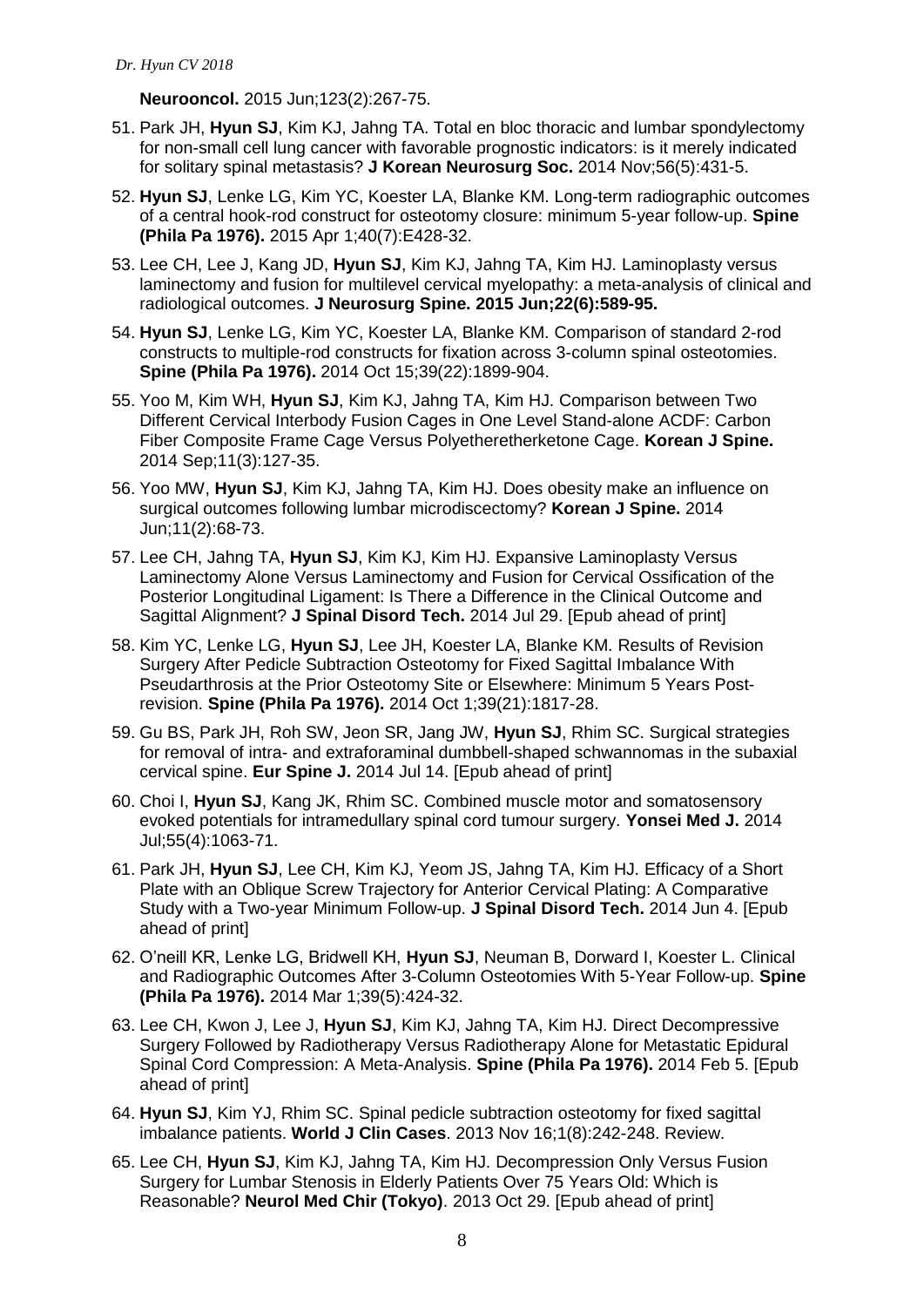- 66. **Hyun SJ**, Bae CW, Lee SH, Rhim SC. Fatty degeneration of paraspinal muscles in patients with degenerative lumbar kyphosis: A new quantitative digital analysis method using magnetic resonance imaging and computed tomography scanning. **J Spinal Disord Tech. [In press]**
- 67. Lee CH, **Hyun SJ**, Kim YJ, Kim KJ, Jahng TA, Kim HJ. Accuracy of Free Hand Pedicle Screw Placement in the Thoracic and Lumbar Spine by a Junior Surgeon: An Analysis of the First Consecutive 306 Screws Using Computed Tomography. **Asian Spine J.** 2014 Jun;8(3):237-43.
- 68. **Hyun SJ**, Moon KY, Kwon JW, Lee CH, Kim J, Kim KJ, Jahng TA, Chung CK, Kim HJ. [Chiari I malformation associated with syringomyelia: can foramen magnum](http://www.ncbi.nlm.nih.gov/pubmed/23824287)  [decompression lead to restore cervical alignment?](http://www.ncbi.nlm.nih.gov/pubmed/23824287) **Eur Spine J.** 2013 Jul 4. [Epub ahead of print]
- 69. **Hyun SJ**, Park BG, Rhim SC, Jang JW, Jeon SR, Roh SW. [Progression of lumbar spinal](http://www.ncbi.nlm.nih.gov/pubmed/23807322)  [stenosis is influenced by polymorphism of thrombospondin 2 gene in the Korean](http://www.ncbi.nlm.nih.gov/pubmed/23807322)  [population.](http://www.ncbi.nlm.nih.gov/pubmed/23807322) **Eur Spine J.** 2013 Jun 27. [Epub ahead of print]
- 70. Lee SH, Chung CK, Kim CH, Yoon SH, **Hyun SJ**, Kim KJ, Kim ES, Eoh W, Kim HJ. [Long-term outcomes of surgical resection with or without adjuvant radiation therapy for](http://www.ncbi.nlm.nih.gov/pubmed/23576600)  [treatment of spinal ependymoma: a retrospective multicenter study by the Korea Spinal](http://www.ncbi.nlm.nih.gov/pubmed/23576600)  [Oncology Research Group.](http://www.ncbi.nlm.nih.gov/pubmed/23576600) **Neuro Oncol.** 2013 Apr 10. [Epub ahead of print]
- 71. **Hyun SJ**, Lee CH, Kwon JW, Yoon CY, Lim JY, Kim KJ, Jahng TA, Kim HJ. Comparative analysis between thoracic spinal cord and sacral neuromodulation in a rat spinal cord injury model: a preliminary report of a rat spinal cord stimulation model. **Korean Journal of Spine**. 2013 Mar 10(1):14-18
- 72. Lee CH, **Hyun SJ**, Lee JW, Rhim SC. [Granular cell tumor of the intradural](http://www.ncbi.nlm.nih.gov/pubmed/23560179)  [extramedullary spinal cord : report of two cases with respect to radiological differential](http://www.ncbi.nlm.nih.gov/pubmed/23560179)  [diagnosis.](http://www.ncbi.nlm.nih.gov/pubmed/23560179) **J Korean Neurosurg Soc.** 2013 Feb;53(2):121-4. doi: 10.3340/jkns.2013.53.2.121. Epub 2013 Feb 28.
- 73. Lee CH, **Hyun SJ**, Kim KJ, Jahng TA, Yoon SH, Kim HJ. The Efficacy of Lumbar Hybrid Stabilization Using the DIAM™ to Delay Adjacent Segment Degeneration: An Intervention Comparison Study with a Minimum Two-Year Follow-up. **Neurosurgery** 2013 Mar 5. [Epub ahead of print]
- 74. Kim T, Lee CH, **Hyun SJ**, Yoon SH, Kim KJ, Kim HJ. Clinical outcomes of spontaneous spinal epidural hematoma: a comparative study between conservative and surgical treatment. **J Korean Neurosurg Soc** Dec;52(6):523-7, 2012
- 75. Lee CH, **Hyun SJ**, Yoon CY, Lim JY, Jahng TA, Kim KJ. Neuroprotective Effects of Sacral Epidural Neuromodulation Following Spinal Cord Injury: An Experimental Study in Rats. **J Korean Neurosurg Soc** Dec;52(6):509-12, 2012
- 76. **Hyun SJ**, Riew KD, Rhim SC. Range of Motion Loss After Cervical Laminoplasty: A Prospective Study with Minimum 5 Year Follow-up Data. **Spine J** Dec 6 S1529-9430(12) 01313-7, 2012.
- 77. Lee CH, **Hyun SJ**, Kim MJ, Yeom JS, Kim WH, Kim KJ, Jahng TA, Kim HJ, Yoon SH. [Comparative Analysis of Three Different Construct Systems for Single-Level Anterior](http://www.ncbi.nlm.nih.gov/pubmed/23027363)  [Cervical Discectomy and Fusion: Stand-alone Cage, Iliac Graft Plus Plate Augmentation,](http://www.ncbi.nlm.nih.gov/pubmed/23027363)  [and Cage Plus Plating.](http://www.ncbi.nlm.nih.gov/pubmed/23027363) **J Spinal Disord Tech** 2013 Apr;26(2):112-8.
- 78. Park CH, Lee CH, **Hyun SJ**, Jahng TA, Kim HJ, Kim KJ. [Surgical outcome of spinal cord](http://www.ncbi.nlm.nih.gov/pubmed/23115665)  [hemangioblastomas.](http://www.ncbi.nlm.nih.gov/pubmed/23115665) **J Korean Neurosurg Soc** Sep;52(3):221-7, 2012.
- 79. Jang JW, Park JH, **Hyun SJ**, Rhim SC. [Clinical Outcomes and Radiologic Changes](http://www.ncbi.nlm.nih.gov/pubmed/23073148)  [Following Microsurgical Bilateral Decompression via a Unilateral Approach in Patients](http://www.ncbi.nlm.nih.gov/pubmed/23073148)  [With Lumbar Canal Stenosis and Grade I Degenerative Spondylolisthesis With a](http://www.ncbi.nlm.nih.gov/pubmed/23073148)  [Minimum 3-year Follow-up.](http://www.ncbi.nlm.nih.gov/pubmed/23073148) **J Spinal Disord Tech** 2012 Oct 15. [Epub ahead of print]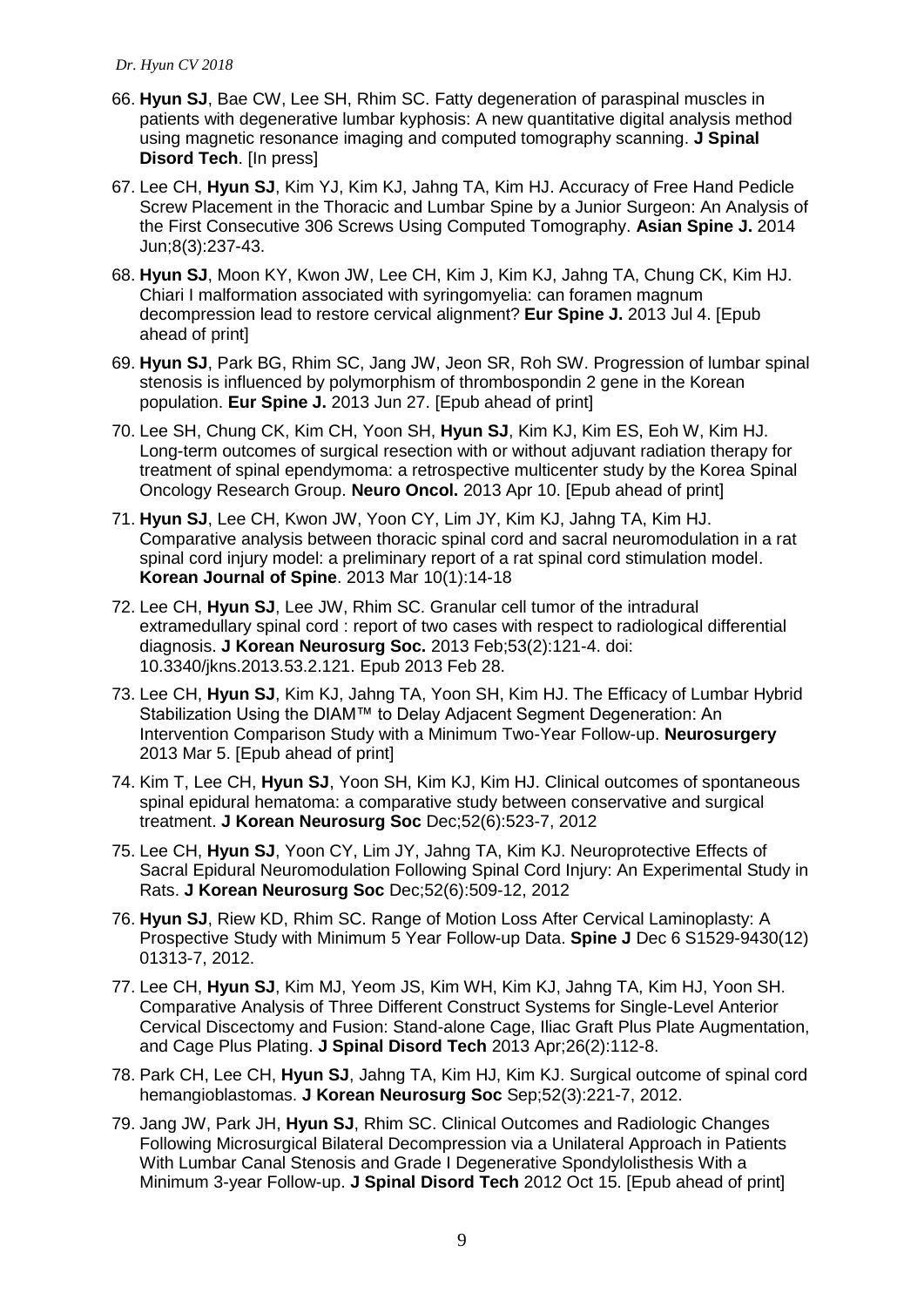- 80. Park CH, **Hyun SJ**, Kim KJ, Kim HJ. [Spinal intramedullary ependymal cysts : a case](http://www.ncbi.nlm.nih.gov/pubmed/22993683)  [report and review of the literature.](http://www.ncbi.nlm.nih.gov/pubmed/22993683) **J Korean Neurosurg Soc** 2012 Jul;52(1):67-70.
- 81. Jung JM, Yoon SH, **Hyun SJ**, Kim KJ, Park KU, Wang KC, Kim HJ. [Extraosseous](http://www.ncbi.nlm.nih.gov/pubmed/22898195)  [multiple myeloma mimicking spinal epidural metastasis.](http://www.ncbi.nlm.nih.gov/pubmed/22898195) **J Clin Neurosci** 2012 Oct;19(10):1448-50.
- 82. **Hyun SJ**, Kim YJ, Cheh G, Yoon SH, Rhim SC. Free Hand Pedicle Screw Placement in the Thoracic Spine without Any Radiographic Guidance: Technical Note, a Cadaveric Study. **J Korean Neurosurg Soc** 51(1):66-70, 2012.
- 83. Lee CH, **Hyun SJ**, Kim KJ, Jahng TA, Kim HJ. What is a reasonable surgical procedure for spinal extradural arachnoid cysts: Is cyst removal mandatory? Eight consecutive cases and a review of the literature. **Acta Neurochir (Wien)** 154(7):1219-27, 2012.
- 84. Park JH, **Hyun SJ**, Roh SW, Rhim SC. A Comparison of Unilateral Laminectomy with Bilateral Decompression and Fusion Surgery in the Treatment of Grade I Lumbar Degenerative Spondylolisthesis. **Acta Neurochir (Wien)** 154(7):1205-12, 2012.
- 85. Kim SM, Yang H, Park SB, Han SG, Park KW, Yoon SH, **Hyun SJ**, Kim HJ, Park KS, Lee KW. Pattern-specific changes and discordant prognostic values of individual legmuscle motor evoked potentials during spinal surgery. **Clin Neurophysiol** 123(7):1465- 70, 2012.
- 86. **Hyun SJ**, Kong DS, Lee JI, Kim JS, Hong SC. Cerebral arteriovenous malformations and seizures: differential impact on the time to seizure-free state according to the treatment modalities. **Acta Neurochir (Wien)** 154(6):1003-10, 2012.
- 87. Lee CH, Cho JH, **Hyun SJ**, Yoon SH, Kim KJ, Kim HJ. Symptomatic Gas-containing Herniated Disc with a Vacuum Phenomenon: Mechanism and Treatment. **Neurol Med Chir (Tokyo)** 52(2):106-8, 2012.
- 88. **Hyun SJ**, Rhim SC. Giant Cauda Equina Schwannoma with Dystrophic Calcifications: Case Report and Review of the Literature. **J Korean Neurosurg Soc** 51(2):105-8, 2012.
- 89. Oh SI, Choi CM, Kim CY, Yang HJ, **Hyun SJ**, Kim CY, Oh CW. Improvement of Accuracy of Image Guided Surgery Designing New Fiducial Marker. **J Kor PACS Soc** 17: 86-92, 2011.
- 90. **Hyun SJ**, Park BG, Rhim SC, Bae CW, Lee JK, Roh SW, Jeon SR. [A Haplotype at the](http://www.ncbi.nlm.nih.gov/pubmed/21228751)  [COL9A2 Gene Locus Contributes to the Genetic Risk for Lumbar Spinal Stenosis in the](http://www.ncbi.nlm.nih.gov/pubmed/21228751)  [Korean Population.](http://www.ncbi.nlm.nih.gov/pubmed/21228751) **Spine (Phila Pa 1976)** 36(16):1273-8, 2011.
- 91. **Hyun SJ**, Hwang SN, Nam TK, Park SW, Byun JS. [Takayasu's arteritis complicated with](http://www.ncbi.nlm.nih.gov/pubmed/21358154)  [subarachnoid hemorrhage and hematomyelia--case report.](http://www.ncbi.nlm.nih.gov/pubmed/21358154) **Neurol Med Chir (Tokyo)** 51(2):119-22, 2011.
- 92. **Hyun SJ**, Rhim SC, Kim YJ, Kim YB. A Mid-Term Follow-Up Result of Spinopelvic Fixation Using Iliac Screws for Lumbosacral Fusion. **J Korean Neurosurg Soc** 48(4):347-53, 2010.
- 93. Cho SH, Rhim SC, **Hyun SJ**, Bae CW, Khang SK. Intradural involvement of multicentric myxoid liposarcoma. **J Korean Neurosurg Soc** 48(3): 276-280, 2010.
- 94. **Hyun SJ**, Rhim SC, Huh J. Simultaneous occurrence of Hodgkin's lymphoma and Langerhans cell histiocytosis of the spine: a rare combination. **J Korean Neurosurg Soc** 47(4):302-5, 2010.
- 95. **Hyun SJ**, Kim JS, Hong SC. Prognostic factors associated with perioperative ischemic complications in adult-onset moyamoya disease. **Acta Neurochir (Wien)** 152(7):1181-8, 2010.
- 96. **Hyun SJ**, Kong DS, Park K. Microvascular decompression for treating hemifacial spasm: lessons learned from a prospective study of 1174 operations. **Neurosurg Rev** 33(3):325- 34, 2010.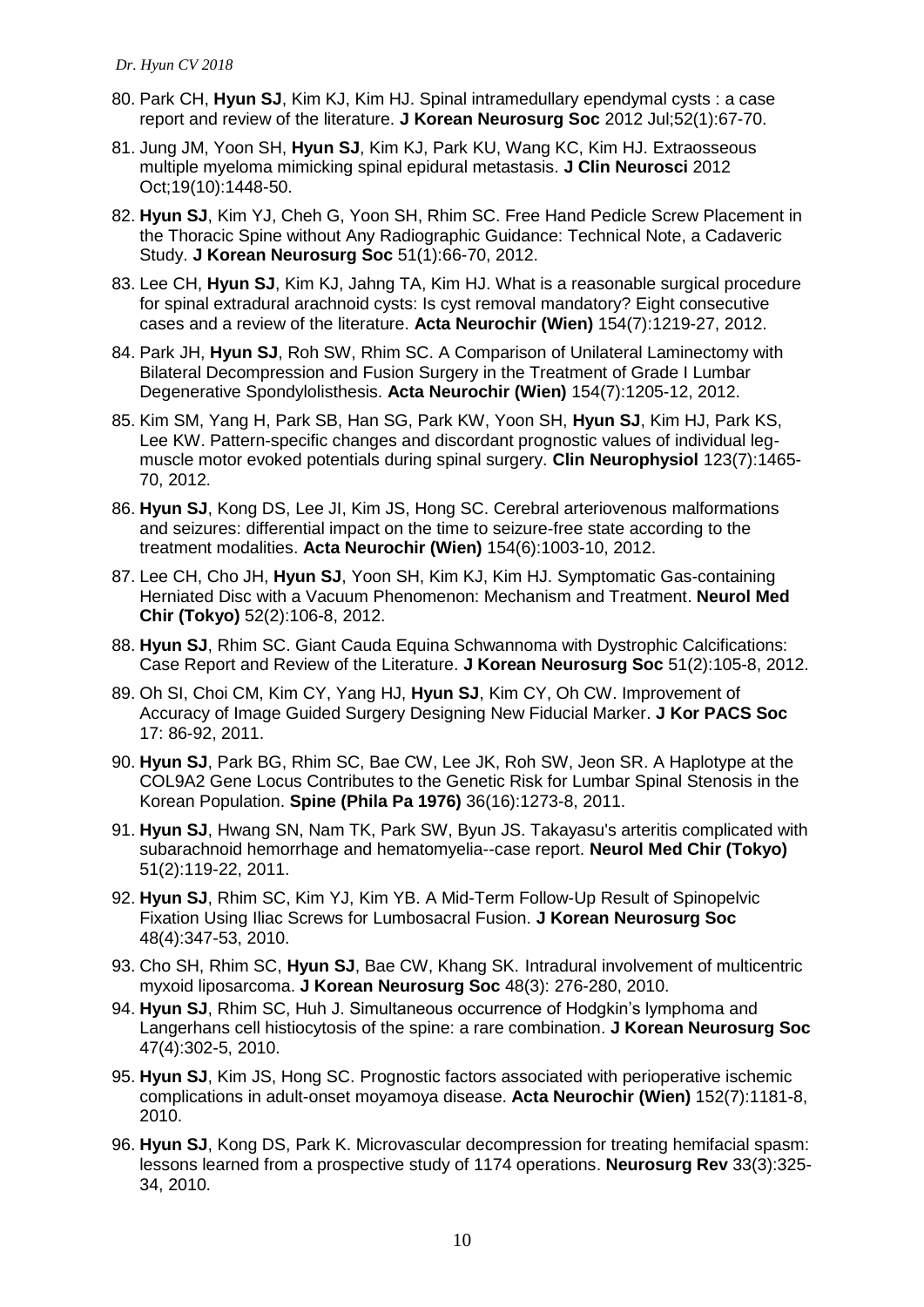- 97. **Hyun SJ**, Rhim SC. Clinical Outcomes and Complications After Pedicle Subtraction Osteotomy for Fixed Sagittal Imbalance Patients: A long-term Follow-up Data. **J Korean Neurosurg Soc** 47(2): 95-101, 2010.
- 98. **Hyun SJ**, Hwang SN, Park SW, Nam TK, Lee YS. The Effect of Preoperative Short-term Use of Tranexamic Acid in Patients with Aneurysmal Subarachnoid Hemorrhage. **Kor J Cerebrovascular Surg** 12(1): 5-9, 2010.
- 99. **Hyun SJ**, Hong SC, Kim JS. Side Selection of the Pterional Approach for Superiorly Projecting Anterior Communicating Artery Aneurysms. **J Clin Neurosci** 17(5):592-596, 2010.
- 100. **Hyun SJ**, Kim JS, Hong SC. Late Occurrence of Cervicothoracic Ossification of Posterior Longitudinal Ligaments in a Surgically Treated Thoracic OPLL Patient. **Korean Neurosurg Soc** 47(1): 515-521, 2010.
- 101. **Hyun SJ**, Rhim SC, Ra YS. Repair of a Cerebrospinal Fluid Fistula using a Muscle Pedicle Flap: Technical Case Report. **Neurosurgery** 65(6):E1214-E1215, 2009.
- 102. **Hyun SJ**, Rhim SC, Riew KD. A Combined Posterior, Lateral and Anterior Approach to Ventrolaterally Situated Chordoma of the Upper Cervical Spine: Technical Case Report. **Surg Neurol** 72(4):409-13, 2009.
- 103. **Hyun SJ**, Rhim SC. Combined Motor and Somatosensory Evoked Potential Monitoring for Intramedullary Spinal Cord Tumor Surgery: Correlation of Clinical and Neurophysiological Data in 17 Consecutive Procedures. **Br J Neurosurg** 23(4):393-400, 2009.
- 104. **Hyun SJ**, Rhim SC, Roh SW, Kang SH, Riew KD. The Time Course of Range of Motion Loss After Cervical Laminoplasty: A Prospective Study with Minimum 2 Year Follow-up. **Spine (Phila Pa 1976)** 15;34(11):1134-9, 2009.
- 105. **Hyun SJ**, Rhim SC, Kang JK, Hong SH, Park BR. Combined motor- and somatosensory-evoked potential monitoring for spine and spinal cord surgery: correlation of clinical and neurophysiological data in 85 consecutive procedures. **Spinal Cord** 47(8):616-22, 2009.
- 106. Hwang SW, Rhim SC, Roh SW, Jun SR, **Hyun SJ**. Outcomes of Unilateral Approach for Bilateral Decompression of Lumbar Spinal Stenosis: Comparison between Younger and Geriatric Patients. **Korean J Spine** 5(2):51-57, 2008.
- 107. Kim YB, **Hyun SJ**. Clinical Applications of the Tubular Retractor on Spinal Disorders (Review article) **Korean Neurosurg Soc** 42(4):245-250, 2007.
- 108. **Hyun SJ**, Suk JS, Kwon JT, Kim YB. Novel Entry Point for Intraoperative Ventricular Puncture During the Transsylvian Approach. **Acta Neurochir (Wien)**149(10):1049-1051, 2007.
- 109. **Hyun SJ**, Hwang SN, Park SW, Nam TK. A Case of Pineal Ependymoma. **Korean Neurosurg Soc** 42(2):56-58, 2007.
- 110. **Hyun SJ**, Kim YB, Kim YS, Park SW, Nam TK, Hong HJ, Kwon JT. Postoperative Changes in Paraspinal Muscle Volume : Comparison of Paramedian Interfascial Approach and Midline Approach for lumbar Fusion. **J Korean Med Sci** 22:646-51, 2007.
- 111. **Hyun SJ**, Kim YB, Hong HJ, Kwon JT, Suk JS, Min BK. Predictable Risk Factors for Adjacent Segment Degeneration After Lumbar Fusion. **Korean Neurosurg Soc** 41(2):88-94, 2007.
- 112. **Hyun SJ**, Kim YB, Kwon JT, Hong HJ, Suk JS. Transverse Myelitis that is Taken for Intramedullary spinal tumor before Operation. **Chung-Ang Med J** 31(2):19-23, 2006.
- 113. **Hyun SJ**, Kim YB, Yoo H, Hong HJ. Central Nervous System Involvement of Acute Lymphoblastic Leukemia (Case Report) **Korean Neurosurg Soc** 40(1):54-57, 2006.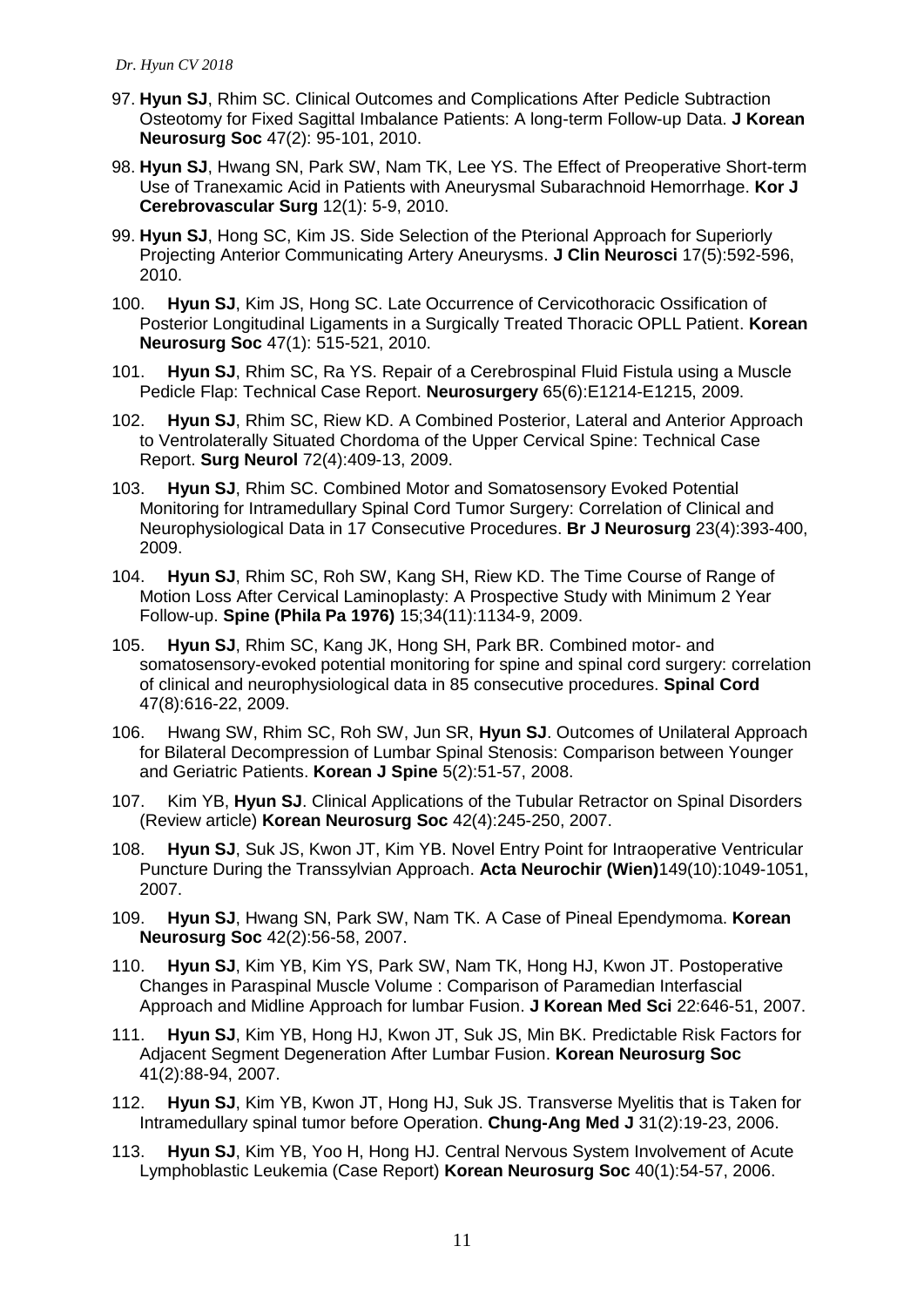- 114. **Hyun SJ**, Suk JS, Kwon JT, Hong HJ, Kim YB. Risk Factors for Ischemic Lesions on Computerized Tomography in the Patients with Aneurysmal Subarachnoid Hemorrhage. **Kor J Cerebrovascular Surg** 8(1):56-62, 2006.
- 115. **Hyun SJ**, Cho TK, Kwon JT, Hong HJ, Kim YB, Suk JS. Central Neurocytoma: Case Report. **Chung-Ang Med J** 30(2):69-72, 2005.

# **PODIUM PRESENTATION**

- 1. **Hyun SJ**: Spinal deformity correction using various methods other than surgery. The 26<sup>th</sup> KU Postgraduate Neurosurgical Update Course, Seoul, Mar. 9th, 2019.
- 2. Hyun SJ: Surgical Decision for Myelopathy and Thoracic OLF. The 18<sup>th</sup> Severance Spine and Spinal Cord Institute Symposium, Gangnam Severance Hospital, Seoul, Feb  $9^{\text{th}}$ , 2019.
- 3. **Hyun SJ**: PJK: How Does It Happen and Current Techniques for the Prevention. The 11<sup>th</sup> annual meeting of The Korean Spinal Deformity Society (KSDS), Seoul, Jan, 26<sup>th</sup>, 2019.
- 4. **Hyun SJ**: Surgical Treatment of Severe NF Kyphoscoliosis Using Halo Gravity Traction. The 11 th annual meeting of The Korean Spinal Deformity Society (**KSDS**), Seoul, Jan, 26th, 2019.
- 5. **Hyun SJ**: The Pioneer of Korean Spinal Deformity Neurosurgeon. ASAN Neurosurgical Forum, Retirement ceremony of Prof. SC Rhim, Seoul, Jan. 25<sup>th</sup>, 2019.
- 6. **Hyun SJ:** My worst case of CSF leakage, The 11<sup>th</sup> SNUBH Spine Center Symposium, Seoul, Jan, 19<sup>th</sup>, 2019.
- 7. **Hyun SJ**: Spinal balance and spinal deformity. Bokang Hospital Spine Conference, Daegue, Dec, 2018.
- 8. **Hyun SJ,** Kim KJ, Jahng TA, Kim HJ: Revision of a Cervical Spine Deformity Classification System Using a Long-term Follow-Up Data After Multilevel Posterior Cervical Fusion Surgery. Annual Meeting of Cervical Spine Research Society (**CSRS**), Scottsdale, AZ, USA, Dec. 7<sup>th</sup>, 2018.
- 9. **Hyun SJ**: Adolescent idiopathic scoliosis: diagnosis and treatment. Cho Ray Hospital Spine Symposium and Live Surgery, HCM city, Vietnam, Nov. 23, 2018.
- 10. **Hyun SJ**: Spinal Deformity. The Spine Section of 2018 **KNS** Official Lecture for National Neurosurgical Residents, Pusan, Korea, Nov. 17<sup>th</sup> 2018.
- 11. **Hyun SJ**: Spinal Deformity Surgery by Neurosurgeons. The spine conference of Klinic St. Ann Hospital in Luzern, Switzerland, Nov. 5<sup>th</sup> 2018.
- 12. **Hyun SJ,** Lenke LG, et al: The Prevalence of Adding-On or Distal Junctional Kyphosis in Adolescent Idiopathic Scoliosis Treated By Anterior Spinal Fusion to L3 was Significantly Higher than By Posterior Spinal Fusion to L3, PAPER No.108, Annual Meeting of Scoliosis Research Society (SRS), Bolonga, Italy, Oct. 12<sup>th</sup>, 2018.
- 13. **Hyun SJ,** Kim KJ, Jahng TA, Kim HJ: Assessment of T1 Slope Minus Cervical Lordosis and C2-7 Sagittal Vertical Axis Criteria of a Cervical Spine Deformity Classification System Using a Long-term Follow-Up Data After Multilevel Posterior Cervical Fusion Surgery (Paper No. 132). Annual Meeting of Scoliosis Research Society (**SRS**), Bolonga,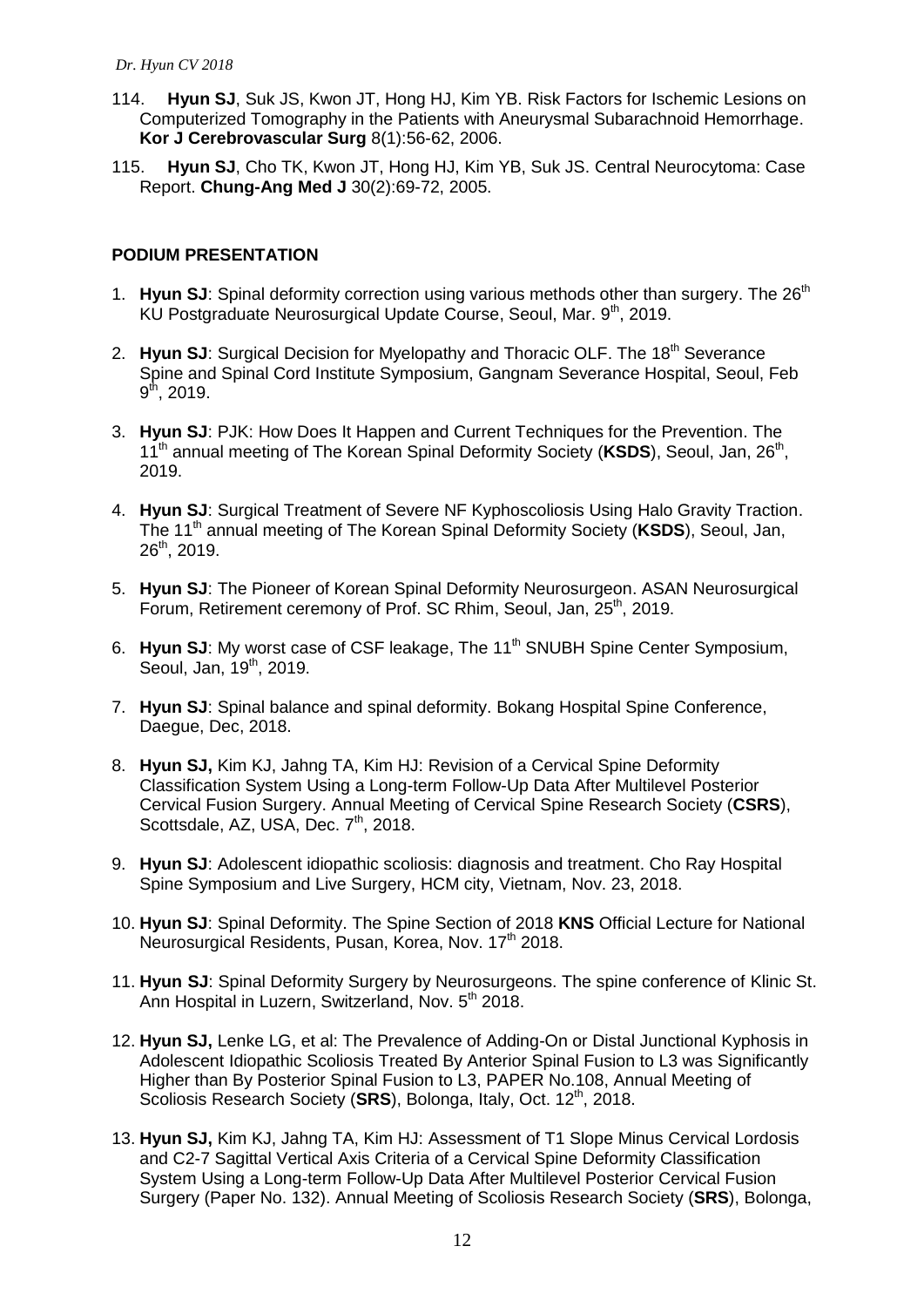Italy, Oct.  $13<sup>th</sup>$ , 2018.

- 14. **Hyun SJ**: Spinal Deformity Surgery by Neurosurgeons. The NGR conference of Bern University, Switzerland, Oct. 2<sup>nd</sup>, 2018.
- 15. Hyun SJ: Sagittal Spinal Balance in Spinal Deformity Surgery. The 32<sup>nd</sup> Annual Meeting of the Korean Spinal Neurosurgery Society (**KSNS**), Pusan, Korea, Sep. 14-15th 2018.
- 16. **Hyun SJ**: Spinal Deformity Correction using Poly- and Mono- axial Changeable Screws. Luncheon Seminar I, The 32<sup>nd</sup> Annual Meeting of the Korean Spinal Neurosurgery Society (KSNS), Pusan, Korea, Sep. 14-15<sup>th</sup> 2018.
- 17. **Hyun SJ**: Reciprocal changes evaluation using whole body imaging after realignment surgery. The Gangnam Severance Spine Center Symposium, Gangnam Severance Hospital, Seoul, Korea, Sep. 1st, 2018.
- 18. **Hyun SJ**: Spinal trauma and its surgical treatment. The annual meeting of Korean spinal cord injury society, Severance Hospital, Seoul, Korea, Sep. 1st, 2018.
- 19. **Hyun SJ**: Myelomeningocele kyphosis, The Cervical-Deformity Case Conference, KOCSRS-KSDS joint conference, Gangneung, Korea, Aug. 25<sup>th</sup> 2018.
- 20. **Hyun SJ**: Validation of a Cervical Spine Deformity Classification System Using a Longterm Follow-Up Data After Multilevel Posterior Cervical Fusion Surgery, **AOSPINE Korean Spine Congress**, Seoul, Korea, Jul. 7<sup>th</sup> 2018.
- 21. **Hyun SJ**: Ideal LL, Lower LL and Lordosis Distribution Index Determined by Individual Pelvic Incidence in Asymptomatic Elderly Population, **AOSPINE Korean Spine Congress**, Seoul, Korea, Jul. 7<sup>th</sup> 2018.
- **22. Hyun SJ**: Fishmouth PSO, case presentation, **Niigata Spine Surgery Center**, Niigata, Japan, Jul. 2<sup>nd</sup> 2018.
- 23. **Hyun SJ**: Consideration of Rods Material Property to Optimize Outcomes After Spinal Instrumented Fusion, KOSASS, Seoul, Korea, Jun. 16<sup>th</sup> 2018.
- 24. **Hyun SJ**: Three or More Level ACDF Under Neutral Supine Position Did Not Significantly Change the Postoperative Cervical Alignment, **KOSASS**, Seoul, Korea, Jun.  $16^{th}$  2018.
- 25. **Hyun SJ**: Validation of a Cervical Spine Deformity Classification System Using a Longterm Follow-Up Data After Multilevel Posterior Cervical Fusion Surgery, **KOSASS**, Seoul, Korea, Jun. 16th 2018.
- 26. **Hyun SJ**: Spinal Deformity Surgery by Neurosurgeons. The **ASIA SPINE** 2018, Taipei, Taiwan, Jun. 9<sup>th</sup> 2018.
- 27. **Hyun SJ**: Relationship Between Cervical Sagittal Alignment and Patient Outcomes Following Anterior Cervical Fusion Surgery Involving Three or More Levels, **KOCSRS**, Seoul, Korea, Jun. 2<sup>nd</sup> 2018.
- 28. **Hyun SJ:** The Present and Future of Pediatric Spinal Neurosurgery, The 30<sup>th</sup> Annual Meeting of Korean Society of Pediatric Neurosurgery **(KSPN)**, Korea University, Seoul, Korea, May  $19<sup>th</sup>$  2018.
- 29. **Hyun SJ**: Myelomeningocele kyphosis, The 30<sup>th</sup> Annual Meeting of Korean Society of Pediatric Neurosurgery (KSPN), Korea University, Seoul, Korea, May 19<sup>th</sup> 2018.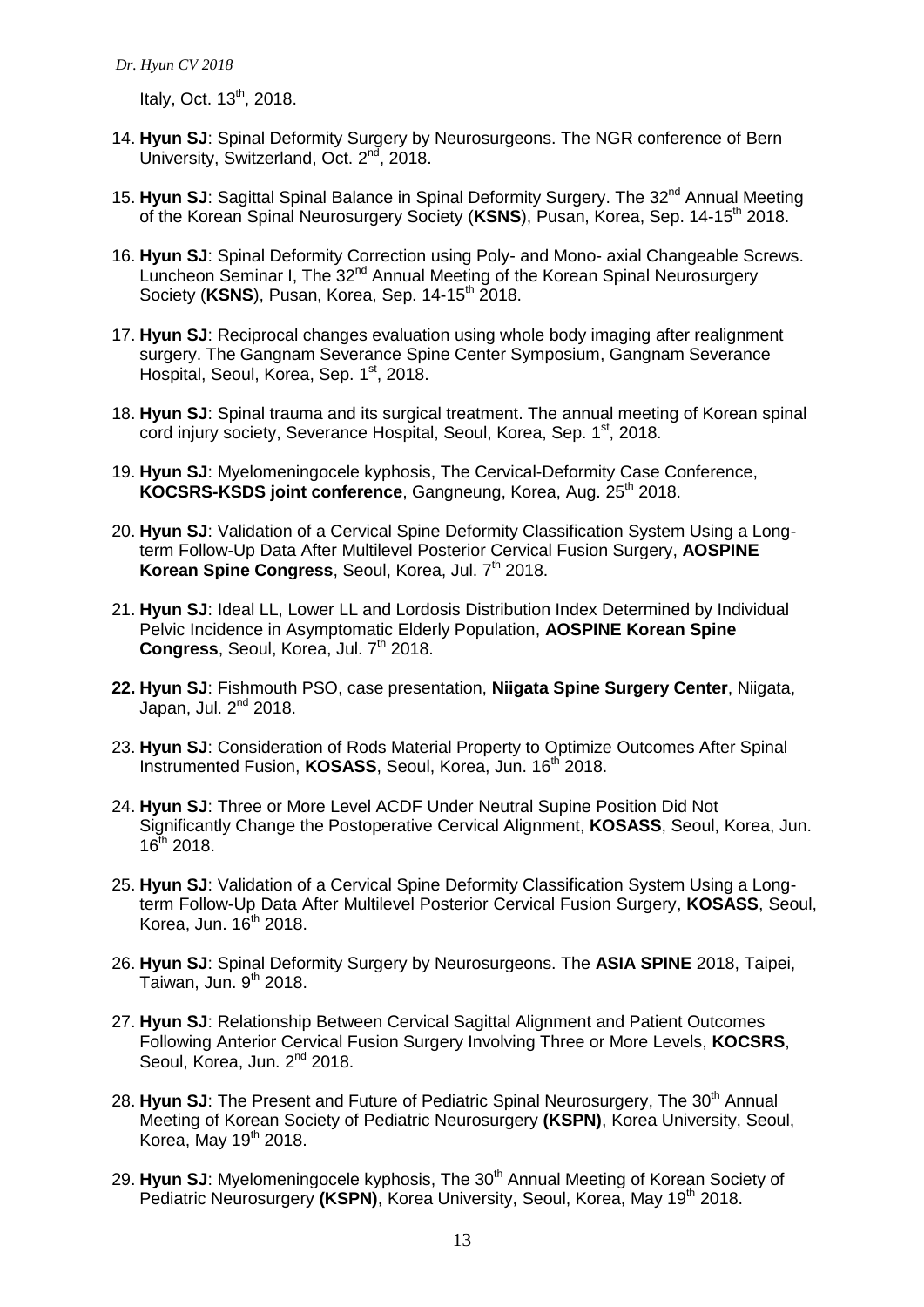- 30. **Hyun SJ**: Multilevel Posterior Column Osteotomies Are Not Inferior For the Correction of Rigid Adult Spinal Deformity Comparing to Pedicle Subtraction Osteotomy, World Spine Essay (WSE), Danang, Vietnam, May 10<sup>th</sup> 2018.
- 31. **Hyun SJ**: Consideration of Rods Material Property to Optimize Outcomes After Spinal Instrumented Fusion, **Biospine AP**, Seoul, Korea, Apr. 27<sup>th</sup> 2018.
- 32. **Hyun SJ**: Spinal balance and Sagittal plane spinal deformity. Teaching Round for PK students and NS residents, KNU Hosp., Daegu, Korea, Mar. 9<sup>th</sup> 2018.
- 33. **Hyun SJ**: Cervicothoracic kyphosis following laminectomies for T-OPLL. Monday Allumni Conference, Seoul Chuk Hosp., Seoul, Korea, Mar. 5th 2018.
- 34. **Hyun SJ**: IntraOP. MEP Disappearance: How to Manage. The 17th Severance Spine and Spinal Cord Institute Symposium, Gangnam Severance Hospital, Seoul, Korea, Mar. 1<sup>st</sup> 2018.
- 35. **Hyun SJ**: Cervicothoracic kyphosis following laminectomies for T-OPLL. The Cervical Case Conference, **KOCSRS** 2018', Pusan, Korea, Feb. 24<sup>th</sup> 2018.
- 36. **Hyun SJ**: Cervical Alignment and its Clinical Relevance. The Principle Course of **AOSPINE**, Seoul, Korea, Feb. 3rd 2018.
- 37. **Hyun SJ,** Han S, Kim KJ, Jahng TA, Kim HJ: Multilevel Posterior Column Osteotomies Are Not Inferior For the Correction of Rigid Adult Spinal Deformity Compared with Pedicle Subtraction Osteotomy. The 10<sup>th</sup> annual meeting of The Korean Spinal Deformity Society (KSDS), Seoul, Korea, Jan. 20<sup>th</sup> 2018.
- 38. Hyun SJ: Cervical Alignment and its Clinical Relevance. The 10<sup>th</sup> annual meeting of The Korean Spinal Deformity Society (KSDS), Seoul, Korea, Jan. 20<sup>th</sup> 2018.
- 39. **Hyun SJ**: Clinical Experience of NOVOSIS rhBMP-2 in Spinal Posterolateral Fusion. DaeWoong CGBIO Symposium for Customers, Seoul, Jan. 13<sup>th</sup> 2018.
- 40. **Hyun SJ**: General Concept of Cervical Alignment. The CAU Neurosurgical Symposium, Seoul, Korea, Dec. 16<sup>th</sup> 2017.
- 41. Hyun SJ: Consideration of Rods Material Property to Prevent PJK. The 20<sup>th</sup> Anniversarv of Neurosurgical Department, SMC Neurosurgical Symposium, Seoul, Korea, Dec. 15<sup>th</sup> 2017.
- 42. **Hyun SJ**: Clinical Experience of NOVOSIS rhBMP-2 in Spinal Posterolateral Fusion. DaeWoong CGBIO Symposium for Customers, Jeju, Dec. 9<sup>th</sup> 2017.
- 43. **Hyun SJ**: Spinal Deformity. The Spine Section of 2017 **KNS** Official Lecture for National Neurosurgical Residents, Pusan, Korea, Nov. 19<sup>th</sup> 2017.
- 44. **Hyun SJ**: Posterior Osteotomies for Deformity Correction. The 11th Severance Advanced Course in Spine Surgery, Gangnam Severance Hospital, Seoul, Korea, Nov. 18th 2017.
- 45. Hyun SJ: Consideration of Rods Material Property to Prevent PJK. The 2<sup>nd</sup> PNU Neurosurgical Symposium, Pusan, Korea, Nov. 11<sup>th</sup> 2017.
- 46. **Hyun SJ**: Pediatric Spinal Disorders and Overview of Spinal Deformities. The Pediatric Section of 2017 **KNS** Official Lecture for National Neurosurgical Residents, Pusan,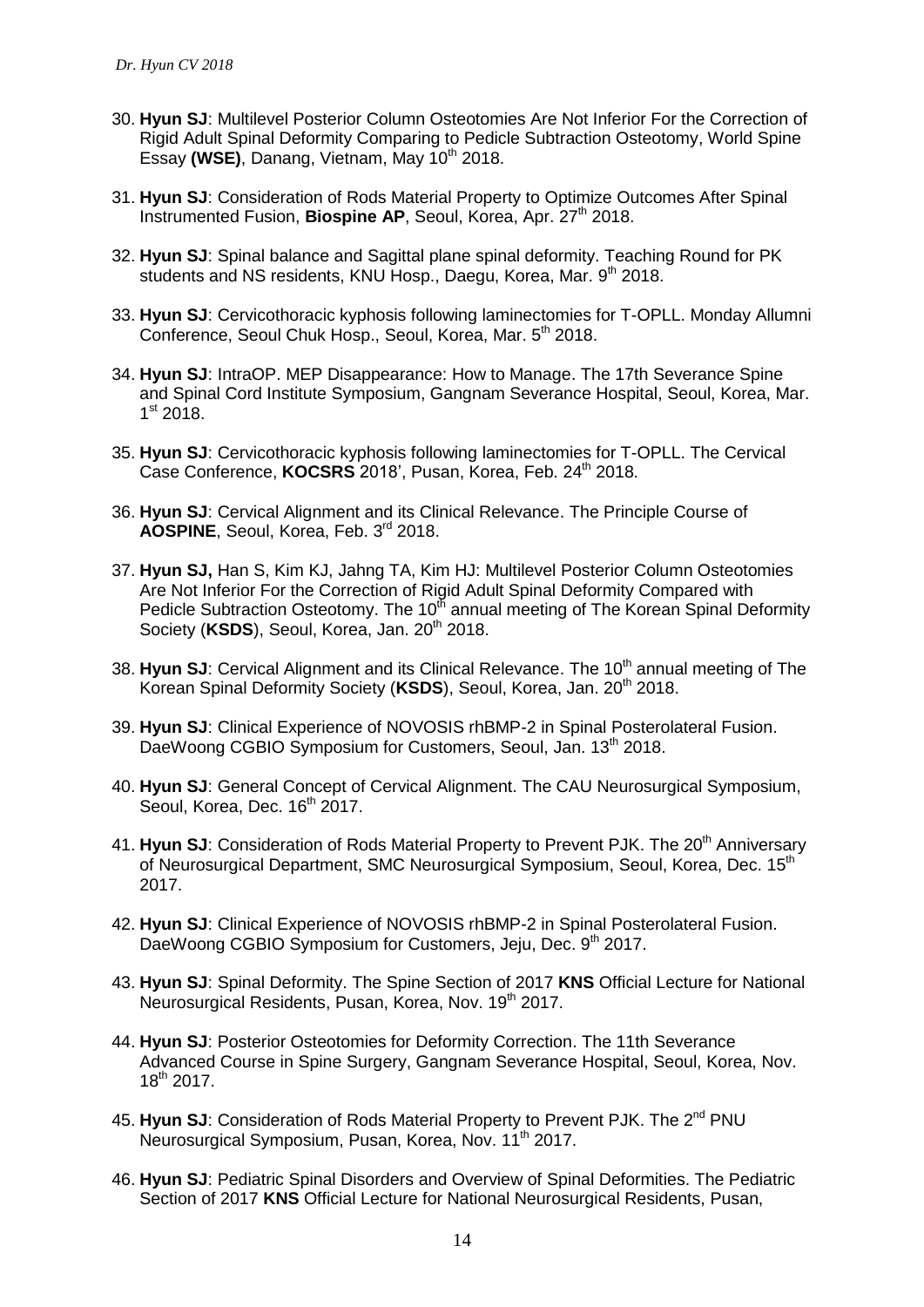Korea, Nov.  $11<sup>th</sup>$  2017.

- 47. **Hyun SJ**: Thoracic and Lumbar Posterior Osteotomy Techniques and Complications. The 6<sup>th</sup> Catholic University Neurosurgery Symposium, Seoul, Korea, Oct. 28<sup>th</sup> 2017.
- 48. **Hyun SJ:** Effectiveness of Selective Fusion for AIS. The 2<sup>nd</sup> Inha University Spine Center Symposium, Incheon, Korea, Oct. 27<sup>th</sup> 2017.
- 49. **Hyun SJ,** Kim KJ, Jahng TA, Kim HJ: Pediatric spinal deformity surgery by neurosurgeons. 2017 Th3 57<sup>th</sup> Annual Autumn Meeting of Korean Neurosurgical Society (**KNS**), Seoul, Oct. 2017.
- 50. **Hyun SJ,** Han S, Kim KJ, Jahng TA, Kim HJ: Rod stiffness as a risk factor of proximal junctional kyphosis after adult spinal deformity surgery: comparative study between cobalt chrome multiple-rod constructs and titanium alloy two-rod constructs. The 31<sup>st</sup> Annual Meeting of the Korean Spinal Neurosurgery Society (**KSNS**), Seoul, Korea, Sep.  $15-16^{th}$  2017.
- 51. Hyun SJ: Cervical Alignment and its Clinical Relevance. The 31<sup>st</sup> Annual Meeting of the Korean Spinal Neurosurgery Society (KSNS), Seoul, Korea, Sep. 15-16<sup>th</sup> 2017.
- 52. **Hyun SJ**: Relationship between cervical alignment and thoracolumbar deformity. Joint conference of Korean Cervical Spine Research Society (**KOCSRS**) and The Korean Spinal Deformity Society (KSDS), Jinju, Korea, Aug. 26<sup>th</sup> 2017.
- 53. **Hyun SJ**: Cervical kyphosis following resection of spinal cord tumor. Joint conference of Korean Cervical Spine Research Society (**KOCSRS**) and The Korean Spinal Deformity Society (KSDS), Jinju, Korea, Aug. 26<sup>th</sup> 2017.
- 54. **Hyun SJ,** Kim KJ, Jahng TA, Kim HJ: Revision of a Cervical Spine Deformity Classification System Using a Long-term Follow-Up Data After Multilevel Posterior Cervical Fusion Surgery. The 11<sup>th</sup> Annual Meeting of Korean Cervical Spine Research Society (KOCSRS), Seoul, Korea, July 1<sup>st</sup> 2017.
- 55. **Hyun SJ**: Surgical Techniques for SPO, PSO and VCR, WEB Conference (Webinar) of Korean Spinal Neurosurgical Society (KSNS), Seoul, Jun. 30<sup>th</sup> 2017.
- 56. **Hyun SJ**: Robotic spine surgery in Korea, 12th Annual Meeting of Korean American Spine Society **(KASS)**, Maui, Hawaii, Jun. 2017.
- 57. **Hyun SJ**: Comparative Study Between Pedicle Subtraction Osteotomy (PSO) and Closing-Opening Wedge Osteotomy (Fish-Mouth PSO) for Sagittal Plane Deformity Correction, 12th Annual Meeting of Korean American Spine Society **(KASS)**, Maui, Hawaii, Jun. 2017.
- 58. **Hyun SJ**: Clinical Experience of NOVOSIS rhBMP-2 in Spinal Posterolateral Fusion. DaeWoong CGBIO Symposium for Customers, Kyeongju, Jun. 2017.
- 59. **Hyun SJ**: Spinal Deformity Surgery by Neurosurgeons. **KST** (Kyoto-Taiwan-Seoul National University) Friendship Conference, Kyoto, May 2017.
- 60. **Hyun SJ**: Clinical Experience of NOVOSIS rhBMP-2 in Spinal Fusion. DaeWoong CGBIO Company Conference, Seoul, Apr. 2017.
- 61. **Hyun SJ,** Kim KJ, Jahng TA, Kim HJ: Clinical Impact of T1 Slope Minus Cervical Lordosis Following Multilevel Posterior Cervical Fusion Surgery: Long-term Follow-Up Data. 2017 Annual Spring Meeting of Korean Neurosurgical Society (**KNS**), Incheon, Apr.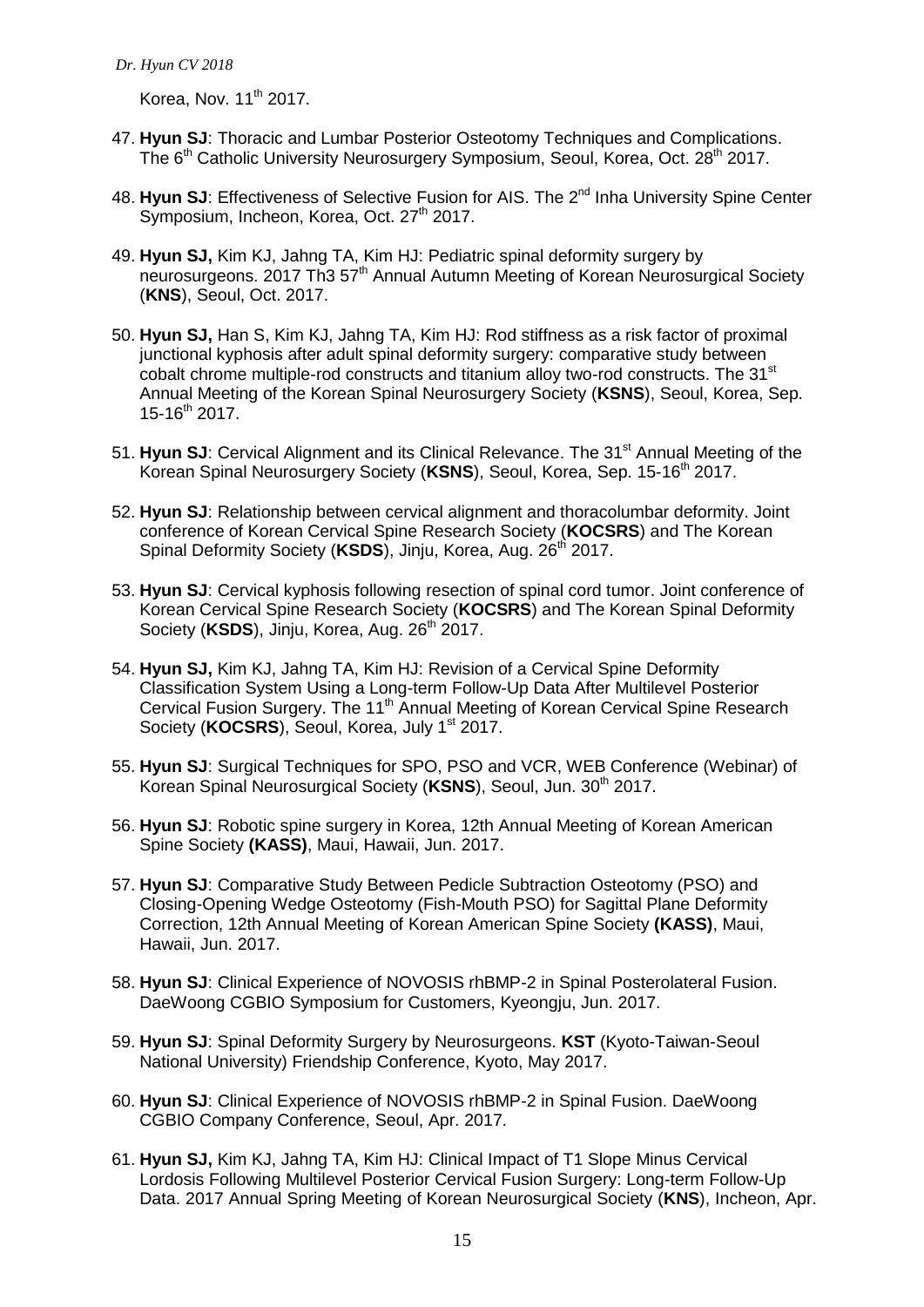2017.

- 62. Hyun SJ: IOM for Spinal Deformity Surgery. The 5<sup>th</sup> annual meeting of The Korean Neuromonitoring Research Society, Seoul, Apr. 2017.
- 63. **Hyun SJ**: Application of the Concept of the Cervical Alignment in Routine Surgery. The 24th KU Postgraduate NS Update Course, Seoul, Mar. 2017.
- 64. **Hyun SJ**: Adolescent Idiopathic Scoliosis Surgery by a Neurosurgeon: Learning Curve for Neurosurgeons. The  $26<sup>th</sup>$  annual meeting of The Korean Neurosurgical Society-Seoul/ Gyeonggi/Incheon Regional Section (**KNS**), Seoul, Feb. 2017.
- 65. **Hyun SJ**: Determining Upper & Lower Instrumented Vertebra and Step by Step Scoliosis Correction. The 9<sup>th</sup> annual meeting of The Korean Spinal Deformity Society (KSDS), Seoul, Feb. 2017.
- 66. **Hyun SJ**: Comparative Study Between PSO and Fish-mouth PSO for Sagittal Plane Deformity Correction. The 9<sup>th</sup> annual meeting of The Korean Spinal Deformity Society (**KSDS**), Seoul, Feb. 2017.
- 67. **Hyun SJ** and Kim KJ: Relationship Between T1 Slope And Cervical Alignment Following Multi-Level Posterior Cervical Fusion Surgery: Impact Of T1 Slope Minus Cervical Lordosis. (Paper No. 23) The 2016 **CSRS** Annual Meeting, Toronto, Ontario, Canada, 2016.
- 68. **Hyun SJ**: Preoperative Planning, Alignment Target, Age Specific Consideration for Degenerative Lumbar Scoliosis. The 10th Severance Advanced Course in Degenerative Spine Surgery, Seoul, Nov. 2016.
- 69. **Hyun SJ**: Evidence and Clinical Experience of BMP in Spinal Fusion. DaeWoong Bone Solution Global Update, Seoul, Nov. 2016.
- 70. **Hyun SJ**: Spinal Trauma and Spinal Cord Injury. NS Residents Test Examination and Query Responses. Faculty Lecture on Neurosurgical Teaching Round, Seoul National University Bundang Hospital, Oct. 2016.
- 71. **Hyun SJ**: Neurological Symptom and Sign. Faculty Lecture on Neurological Teaching Round, Seoul National University College of Medicine, Seoul, Oct. 2016.
- 72. **Hyun SJ:** Spinal Deformity Surgery by Neurosurgeons. The 6<sup>th</sup> National Spinal Nerve Surgery Conference, Xian, China, Oct. 2016.
- 73. **Hyun SJ**: Spinal Deformity Surgery by Neurosurgeons. The **ASIA SPINE** 2016, Seoul, Sep. 2016.
- 74. Hyun SJ: Pedicle subtraction osteotomy and its modifications. The 3<sup>rd</sup> ASPAC **Deformity Advisory Panel**, Prague, Czech Republic, Sep. 2016.
- 75. **Hyun SJ**: Lumbar Revision Surgery: Spinal Deformity. The 13th Spine Symposium of Nanoori Hospital, Seoul, Sep. 2016.
- 76. **Hyun SJ**: Dropped head syndrome causing "Chin-on-chest deformity". The Deformity Case Conference, **KSDS** 2016, Ulsan, Aug. 2016.
- 77. **Hyun SJ**: Robotic Spine Surgery, My Expectation for Medtronic. Company Conference of Medtronic Korea, Seoul, Jul. 2016.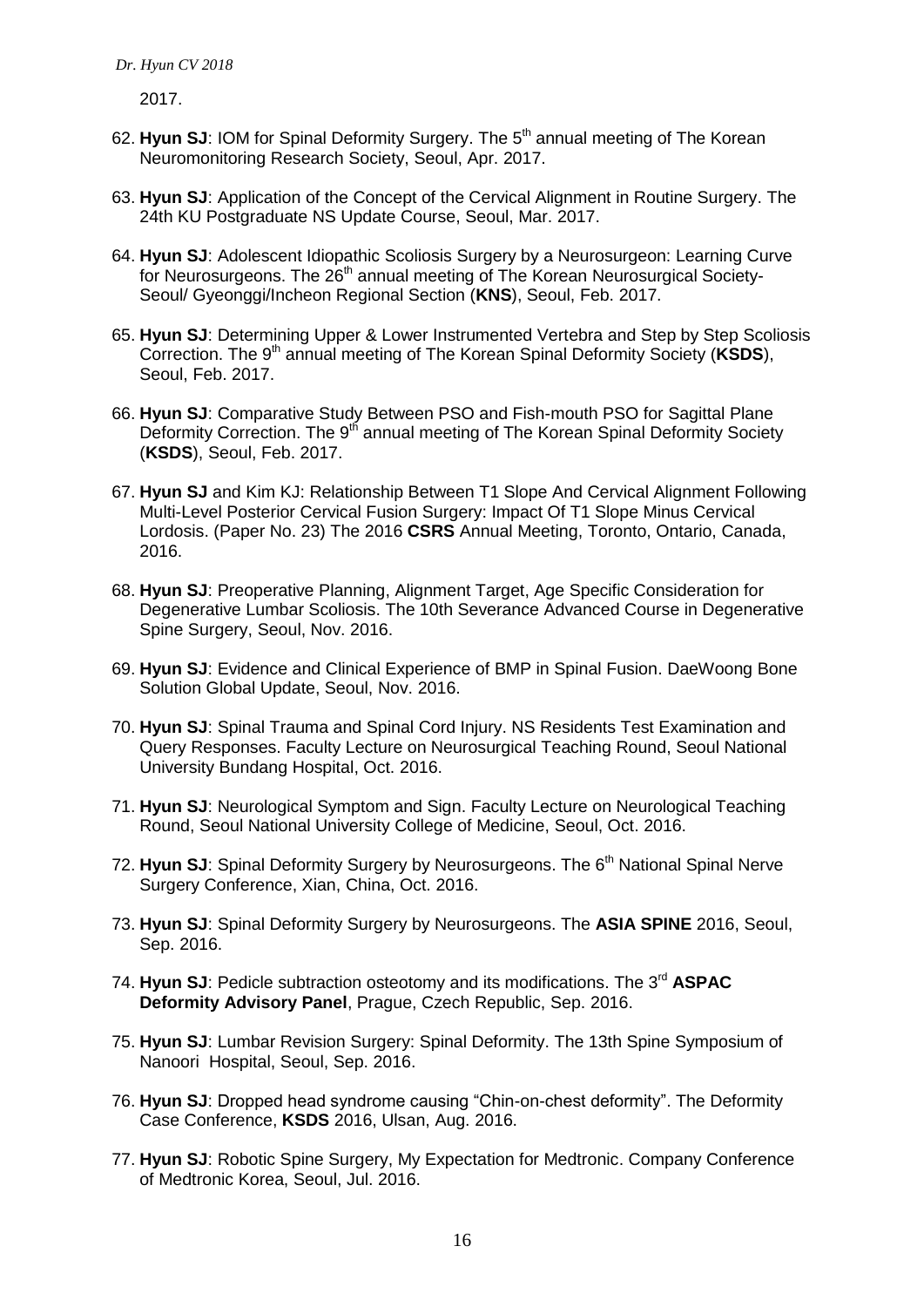- 78. **Hyun SJ**: S2 ala iliac screw for sacroiliac fixation. The 2016 SNU Adult Spine Deformity Symposium, Seoul, Jul. 2016.
- 79. **Hyun SJ**: A Patient with Fixed Degenerative Sagittal Imbalance. The SNU Adult Spine Deformity Symposium, Seoul, Jul. 2016.
- 80. **Hyun SJ:** Open Pedicle screw fixation for deformity correction. The 9<sup>th</sup> CNUH NS SPINE CADAVERIC WORKSHOP, Gwangju, Jul. 2016.
- 81. **Hyun SJ,** Kim KJ, Jahng TA, Kim HJ: MIS robotic- vs. open fluoroscopic-guided spinal instrumented fusions: a randomized, controlled trial. 67th Annual Meeting of **the German Society of Neurosurgery**, 1st Joint Meeting with the **KNS**, Congress Center Messe Frankfurt, Germany, Jun. 2016.
- 82. **Hyun SJ:** Pedicle Subtraction Osteotomy (PSO) and Its Modifications. The 3<sup>rd</sup> World **Spine Essay**, Deformity Session II, Pattaya, Thailand, Jun. 2016.
- 83. **Hyun SJ,** Kim KJ, Jahng TA, Kim HJ: MIS robotic- vs. open fluoroscopic-guided spinal instrumented fusions: a randomized, controlled trial. The 5th **WCMISST**, ICC Jeju, 2016.
- 84. **Hyun SJ**: Instrumentation in the Thoracolumbar Spine. The **AOSPINE** Advanced Level Specimen Course, Seoul, May 2016.
- 85. **Hyun SJ**: Spinal Deformity Surgery by Neurosurgeons. Faculty Lecture on Neurological Grand Round, Seoul National University Bundang Hospital, Apr. 2016.
- 86. **Hyun SJ**: Spinal Balance and Spinal Deformity. Faculty Lecture on Neurosurgical Teaching Round, Seoul National University Bundang Hospital, Mar. 2016.
- 87. Hyun SJ: Spinal Deformity Surgery by Neurosurgeons. The 11<sup>th</sup> Asian Congress of Neurological Surgeons (**ACNS**) 2016 in conjunction with The 21<sup>st</sup> Annual Scientific Meeting of Indonesian Society of Neurological Surgeons, Surabaya, Indonesia, Mar. 2016.
- 88. **Hyun SJ**: Whole spine alignment & Surgeon's perspective. The Korean Pain Pysician Instructive Course, Seoul, Mar. 2016.
- 89. **Hyun SJ**: AIS Surgery. Winter Meeting of The Korean Spinal Neurosurgical Society 2016, Gangwon, Feb. 2016.
- 90. **Hyun SJ**: Modified PSO Technique. The 8th annual meeting of The Korean Spinal Deformity Society (**KSDS**), Seoul, Jan. 2016.
- 91. **Hyun SJ,** Kim KJ, Jahng TA, Kim HJ: Minimally invasive, robotic- vs. open fluoroscopicguided spinal instrumented fusions – a randomized, controlled trial. The 18<sup>th</sup> Annual Meeting of **ISMISS Korea**, Seoul, Nov. 2015.
- 92. **Hyun SJ**: Pedicle Screw Fixation and Surgical Anatomy. Myanmar Orthopedic Association, Mandalay Orthopeadic Hospital, Mandalay, Nov. 2015.
- 93. Hyun SJ: Posterior corpectomies and osteotomies in the upper thoracic spine. The 9<sup>th</sup> Severance Advanced Course in Degenerative Spine Surgery, Seoul, Nov. 2015.
- 94. **Hyun SJ**: Neurological Symptom and Sign. Medical Students Test Examinations. Faculty Lecture on Neurological Teaching Round, Seoul National University College of Medicine, Seoul, Nov. 2015.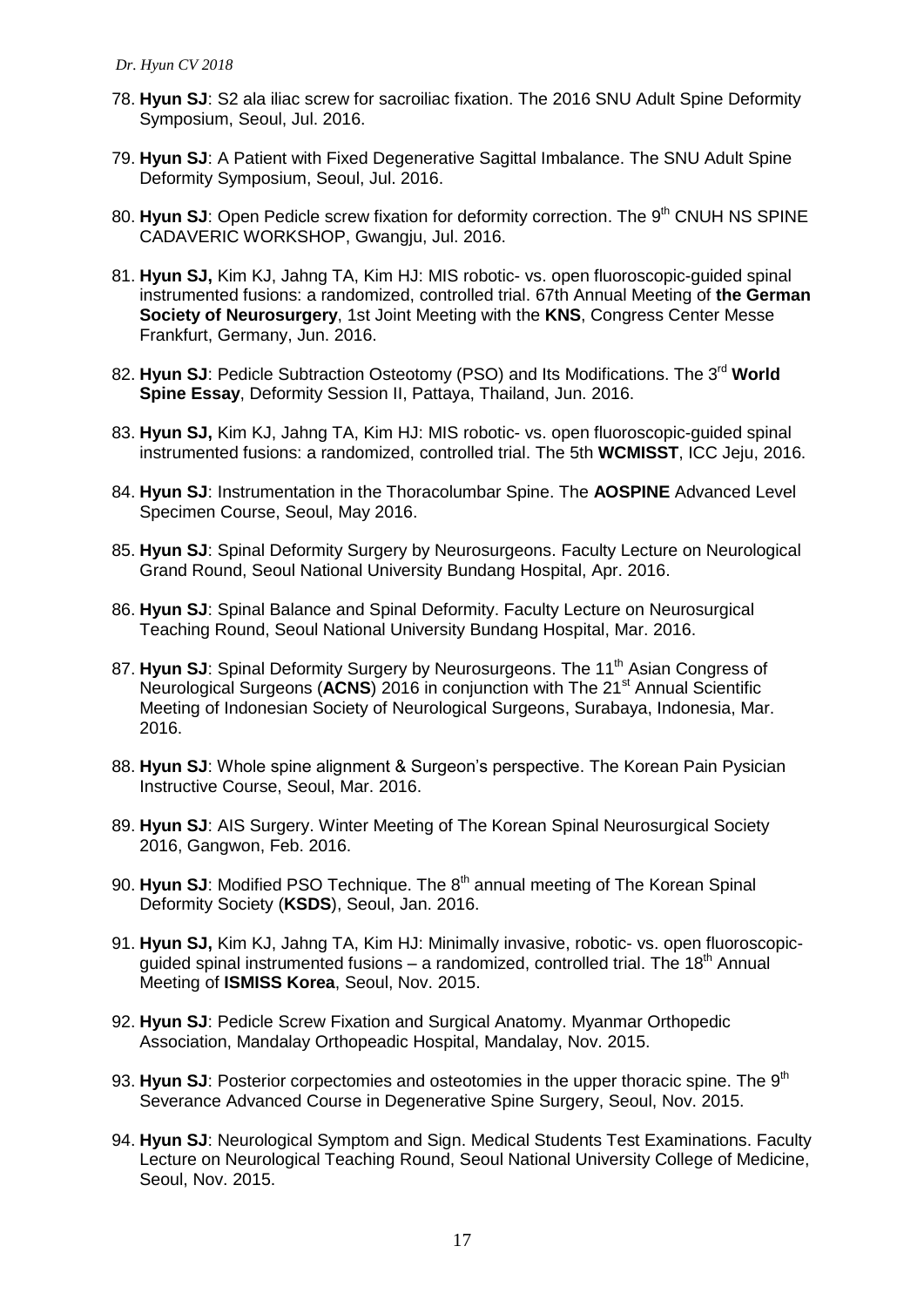- 95. Hyun SJ: Correlation of degenerative spinal imbalance with disc degeneration. The 8<sup>th</sup> Severance Advanced Course in Degenerative Spine Surgery, Seoul, 2015.
- 96. **Hyun SJ**: Posterior Cervical Fixation, C1-2. Stryker® Spine Session A Hands-on cadaveric course, Seoul, Oct. 2015.
- 97. **Hyun SJ**: Use of Two/Three Column Osteotomies for Adult Deformity with Emphasis on the Sagittal Plane (Dr. Qui Yong) Discussion: 1st Response and Mediation. The 2<sup>nd</sup> **ASPAC Deformity Advisory Panel**, Beijing, China, Oct. 2015.
- 98. **Hyun SJ,** Kim KJ, Jahng TA, Kim HJ: Minimally invasive, robotic- vs. open fluoroscopicguided spinal instrumented fusions – a randomized, controlled trial. The  $29<sup>th</sup>$  Annual Meeting of Korean Spinal Neurosurgical Society (**KSNS**), Seoul, Sep. 2015.
- 99. **Hyun SJ**: Closing opening wedge osteotomy for fixed spinal deformity. The SNU Adult Spine Deformity Symposium, Seoul, Jul. 2015.
- 100. **Hyun SJ,** Kim KJ, Jahng TA, Kim HJ: Efficiency of lead aprons in blocking radiation how protective are they?, 2015 Best Paper Award Nominated PAPER No.9 (**Whitecloud Award**), Annual Meeting of International Meeting on Advanced Spine Techniques (**IMAST**), Kuala Lumpur, Malaysia, July 8-11, 2015.
- 101. **Hyun SJ,** Lenke LG, Kim YJ, Bridwell KB: AIS Treated by PSSIF Caudal to L3 When is fusion to L3 stable?, PAPER No.41, Annual Meeting of International Meeting on Advanced Spine Techniques (**IMAST**), Kuala Lumpur, Malaysia, July 8-11, 2015.
- 102. **Hyun SJ**: A postlaminoplasty kyphosis patient. The SNU Adult Spine Deformity Symposium, Seoul, Jul. 2015.
- 103. **Hyun SJ,** Kim KJ, Jahng TA, Kim HJ: Minimally invasive, robotic- vs. open fluoroscopic-guided spinal instrumented fusions  $-$  a randomized, controlled trial. The 14<sup>th</sup> Symposium of **KOMISS**, Seoul, May 2015.
- 104. **Hyun SJ**: Robotic Spinal Surgery. Company Conference of Medtronic Korea, Seoul, May 2015.
- 105. **Hyun SJ**: AIS Surgery by a Neurosurgeon. **KST** (Kyoto-Taiwan-Seoul National University) Friendship Conference, Kyoto, May 2015.
- 106. **Hyun SJ**: Clinical Experience of Bone Morphogenetic Protein in Spinal Fusion. Seoul National University Neurosurgery Update, Seoul, Mar. 2015.
- 107. **Hyun SJ**: SPO (Smith Peterson Osteotomy). **KOSASS** Symposium: Sagittal Balance Course, Seoul, Nov. 2014.
- 108. **Hyun SJ**: Neurological Symptom and Sign. Faculty Lecture on Neurological Teaching Round, Seoul National University College of Medicine, Seoul, Nov. 2014.
- 109. **Hyun SJ:** Renaissance Robot Surgery. The 7<sup>th</sup> Symposium of **KOMISS**, Seoul, May 2014.
- 110. **Hyun SJ**: Spinal deformity surgery after osteoporotic vertebral fracture. Bundang CHA University Hospital Spine Symposium, Bundang, Dec. 2013.
- 111. **Hyun SJ**, Riew KD, Rhim SC: Range of Motion Loss After Cervical Laminoplasty: A Prospective Study with Minimum 5 Year Follow-up Data. (FIRST AUTHOR, ORAL POSTER PRESENTER) 41<sup>st</sup> Annual Meeting of Cervical Spine Research Society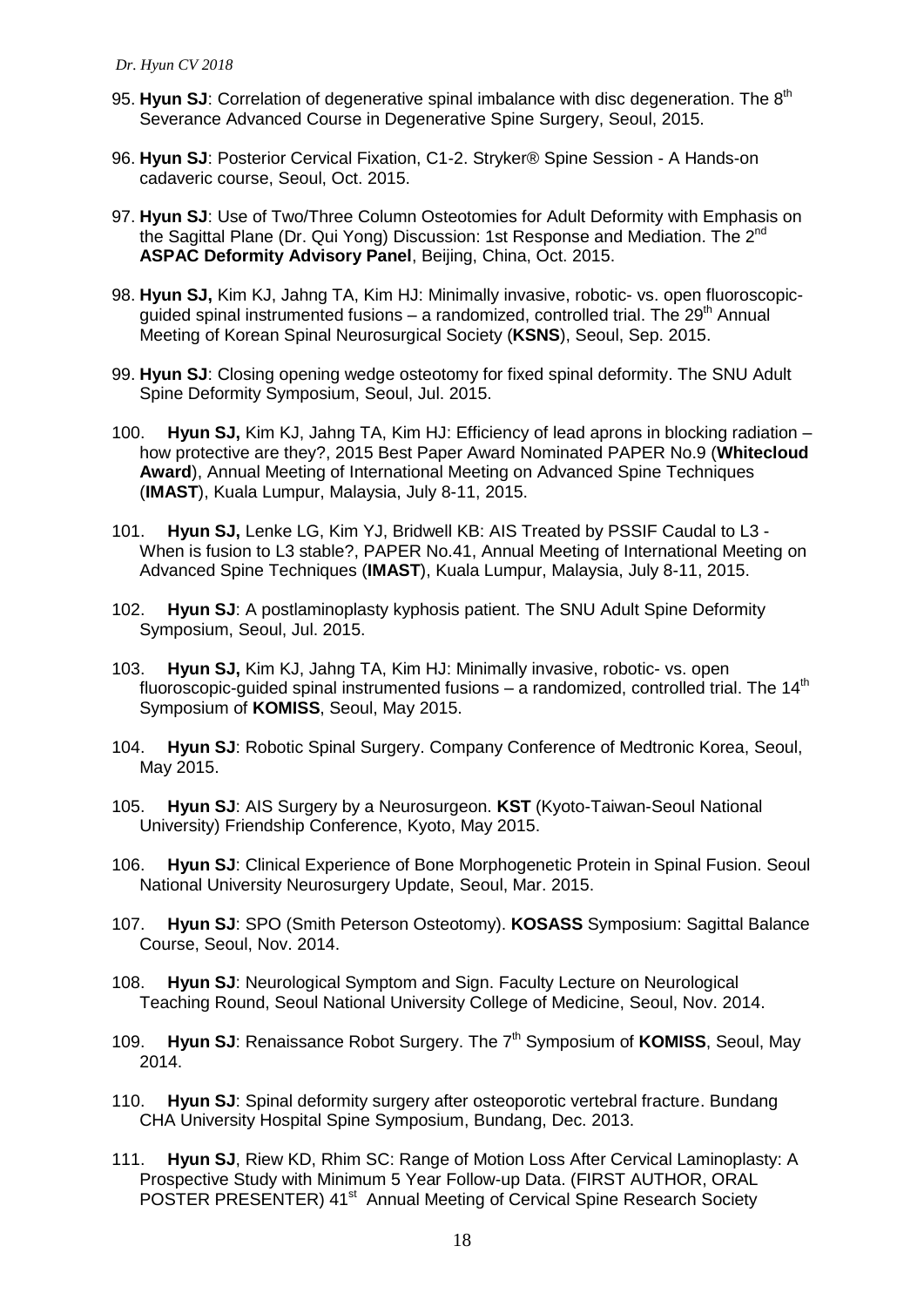(**CSRS**), LA, CA, 2013.

- 112. **Hyun SJ,** Kim KJ, Jahng TA, Kim HJ: Neuroprotective Effects of Sacral Epidural Neuromodulation Following Spinal Cord Injury: An Experimental Study in Rats. 2013 Annual Meeting of Korean Neurosurgical Society (**KNS**), Seoul, Nov. 2013.
- 113. **Hyun SJ**: Spinopelvic fixation. Chung-Ang University Spine Companion Alumni Conference, Seoul, Nov. 2013.
- 114. **Hyun SJ,** Lenke LG: Multiple Rods Augmentation for Spinal Reconstruction Surgery Using Three-Column Osteotomies in the Thoracic and Lumbar Spine: A Comparative Study with Minimum 2-Year Follow-up. 2013 Annual Meeting of **ASIA SPINE**, Seoul, Oct. 2013.
- 115. **Hyun SJ,** Lenke LG: Multiple Rods Augmentation for Spinal Reconstruction Surgery Using Three-Column Osteotomies in the Thoracic and Lumbar Spine: A Comparative Study with Minimum 2-Year Follow-up. 2013 Annual Meeting of World Federation of Neurological Surgery (**WFNS**), Seoul, Sep. 2013.
- 116. **Hyun SJ**, Riew KD, Rhim SC: Range of Motion Loss After Cervical Laminoplasty: A Prospective Study with Minimum 5 Year Follow-up Data. 2013 Annual Meeting of World Federation of Neurological Surgery (**WFNS**), Seoul, Sep. 2013.
- 117. **Hyun SJ**: Minimally Invasive Spinal Deformity Surgery. 2013 Annual Meeting of World Federation of Neurological Surgery (**WFNS**), Seoul, Sep. 2013.
- 118. **Hyun SJ,** Lenke LG: Long-Term Outcomes of A Central Hook-Rod Construct for Osteotomy Closure: Minimum 5-Year Follow-up Data. 20<sup>th</sup> Annual Meeting of International Meeting on Advanced Spine Techniques (**IMAST**) Vancouver, British Columbia, Canada, Jul. 2013.
- 119. **Hyun SJ,** Lenke LG: Multiple Rods Augmentation for Spinal Reconstruction Surgery Using Three-Column Osteotomies in the Thoracic and Lumbar Spine: A Comparative Study with Minimum 2-Year Follow-up. 20<sup>th</sup> Annual Meeting of International Meeting on Advanced Spine Techniques (**IMAST**) Vancouver, British Columbia, Canada, Jul. 2013.
- 120. **Hyun SJ**: AIS, DLK case presentation. The Deformity Case Conference, **KSDS**, Seoul, Jul. 2012.
- 121. **Hyun SJ**: Introduction of Spinal Deformity. The SNU Adult Spine Deformity Symposium, Seoul, May 2012.
- 122. **Hyun SJ**: Hemivertebrae, DLK case presentation. The Deformity Case Conference, **KSDS**, Seoul, Apr. 2012.
- 123. **Hyun SJ:** Inadequate Fusion Level. The 4<sup>th</sup> annual meeting of The Korean Spinal Deformity Society (**KSDS**), Seoul, Jan. 2012.
- 124. **Hyun SJ**: Various techniques for pedicle screw placement in the thoracic and lumbar spine. The 4<sup>th</sup> annual meeting of The Korean Spinal Deformity Society (KSDS), Seoul, Jan. 2012.
- 125. **Hyun SJ**: Proximal Junctional Kyphosis after Spinal Deformity Surgery: A case presentation. Seoul National University Spine Alumni Conference, Seoul, Jan. 2012.
- 126. **Hyun SJ**: Genetic Association Studies for Lumbar Spinal Stenosis in the Korean Population. Chung-Ang University NS Alumni Conference, Seoul, Dec. 2011.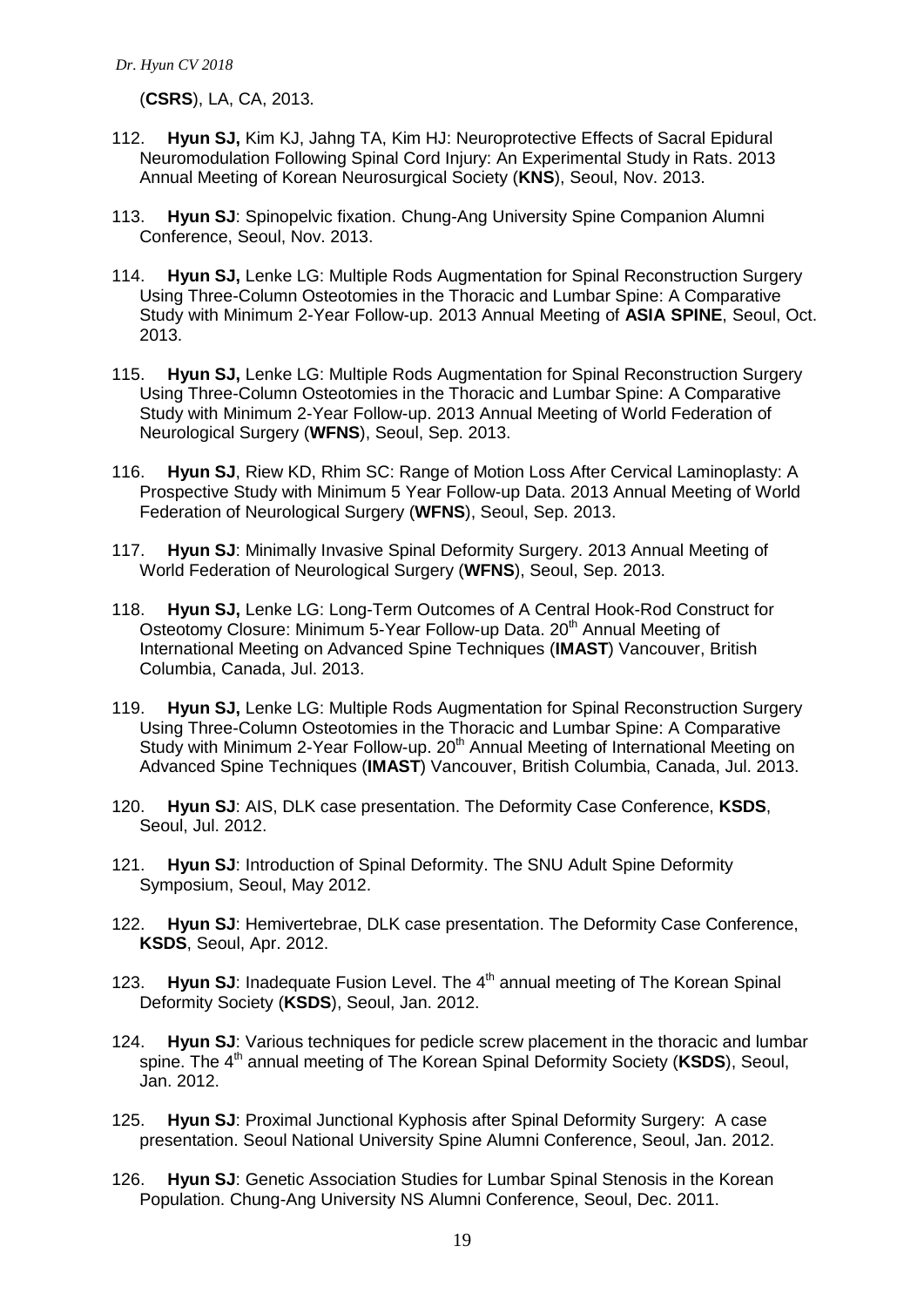- 127. **Hyun SJ**: Surgical approaches in spine surgery. Faculty Lecture on Neurosurgical Teaching Round, Seoul National University Bundang Hospital, Dec. 2011.
- 128. **Hyun SJ**: 1. Pedicle screw placement in the thoracic and lumbar spine 2. Spinopelvic fixation using iliac wing screw 3. Various osteotomies (SPO, PSO and VCR). Faculty Lecture on Neurosurgical Teaching Round, Asan Medical Center Cadaver Workshop, Nov. 2011.
- 129. **Hyun SJ,** Kim KJ, Jahng TA, Kim HJ: What is a reasonable surgical procedure for spinal extradural arachnoid cysts: Is cyst removal mandatory? Eight consecutive cases and a review of the literature. 2011 Annual Meeting of Korean Neurosurgical Society (**KNS**), Seoul, Oct. 2011.
- 130. **Hyun SJ,** Kim KJ, Jeon SY, Jahng TA, Noh SW, Rhim SC, Kim HJ: Progression of Lumbar Spinal Stenosis is Influenced by Polymorphism of THSD2 Gene in the Korean Population. 2011 Annual Meeting of Korean Neurosurgical Society (**KNS**), Seoul, Oct. 2011.
- 131. **Hyun SJ**: Genetic Association Studies for Lumbar Spinal Stenosis in the Korean Population. Faculty Lecture on Neurological Grand Round, Seoul National University Bundang Hospital, Oct. 2011.
- 132. **Hyun SJ**: Proximal Junctional Kyphosis after Spinal Deformity Surgery: A case presentation. Seoul National University Alumni Conference, Seoul, Sep. 2011.
- 133. **Hyun SJ,** Kim KJ, Jahng TA, Kim HJ: Total En Bloc Thoracic and Lumbar Spondylectomy of Non Small Cell Lung Cancer: Is It Merely Indicated for Solitary Spinal Metastasis?. The 4<sup>th</sup> Annual Meeting of Korean Spinal Oncology Society, Seoul, Aug. 2011.
- 134. **Hyun SJ**, Riew KD, Rhim SC: Range of Motion Loss After Cervical Laminoplasty: A Prospective Study with Minimum 5 Year Follow-up Data. 2011 Annual Meeting of Cervical Spine Research Society-Asian Pacific section (**CSRS-AP**), Japan, 2011
- 135. **Hyun SJ**, Riew KD, Rhim SC: A combined posterior, lateral, and anterior approach to ventrolaterally situated chordoma of the upper cervical spine. 2011 Annual Meeting of Cervical Spine Research Society-Asian Pacific section (**CSRS-AP**), Japan, 2011
- 136. **Hyun SJ**: Spine Navigation Overview. The 5th **Korean CSRS** meeting, Seoul, Jun. 2011.
- 137. **Hyun SJ**: The Time Course of Range of Motion Loss After Cervical Laminoplasty : A Prospective Study with Long-term Follow-up Data. The 5<sup>th</sup> Korean CSRS meeting, Seoul, Jun. 2011.
- 138. **Hyun SJ**: Spinal deformity: preoperative evaluation and corrective surgery. Faculty Lecture on Neurolosurgical Grand Round, Seoul National University Bundang Hospital, Jun. 2011.
- 139. **Hyun SJ**: Intraoperative neurophysiologic monitoring in spine surgery. Faculty Lecture on IONM coference with neurology, Seoul National University Bundang Hospital, Jun. 2011.
- 140. **Hyun SJ**: The Time Course of Range of Motion Loss After Cervical Laminoplasty : A Prospective Study with Long-term Follow-up Data and Personal academic interests. **KST** (Kyoto-Taiwan-Seoul National University) Friendship Conference, Kyoto, Jun. 2011.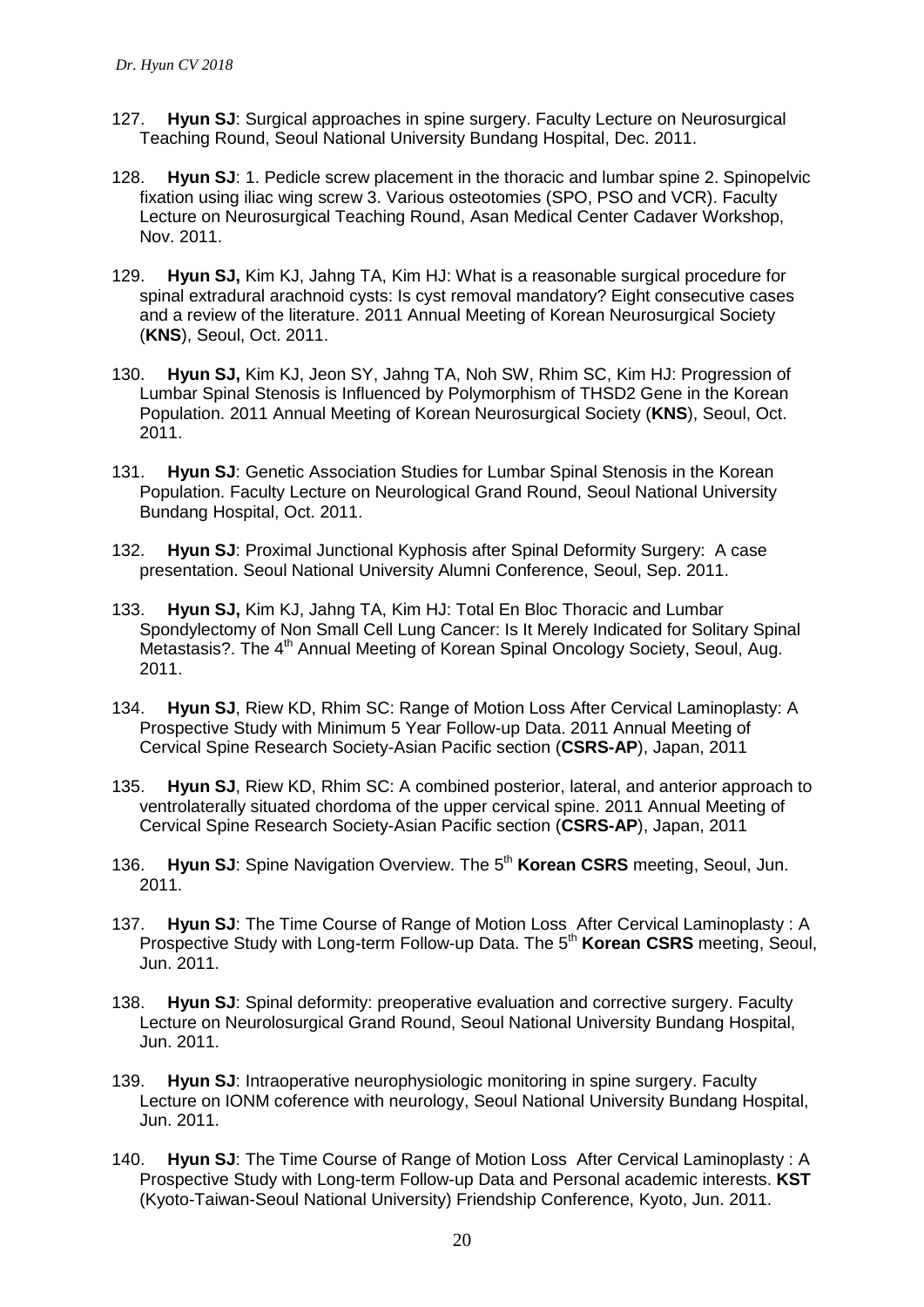- 141. **Hyun SJ,** Kim KJ, Jahng TA, Rhim SC, Kim HJ: Progression of Lumbar Spinal Stenosis is Influenced by Polymorphism of THSD2 Gene in the Korean Population. 2011 Annual Meeting of Korean Spinal Neurosurgical Society (**KSNS**), Seoul, May 2011.
- 142. **Hyun SJ**: Thoracic pedicle screw placement using Freehand technique. Friendship conference with Johns-Hopkins University, Seoul, Mar. 2011.
- 143. **Hyun SJ**: Video Presentation for Posterior AIS Surgery. The 3rd Annual meeting of The Korean Spinal Deformity Society (**KSDS**), Seoul, Jan. 2011.
- 144. **Hyun SJ,** Kim KJ, Jeon SY, Jahng TA, Noh SW, Rhim SC, Kim HJ: A Haplotype at the COL9A2 Gene Locus Contributes to the Genetic Risk for Lumbar Spinal Stenosis in the Korean Population. 2010 Annual Meeting of **ASIA SPINE**, Seoul, Sep. 2010.
- 145. **Hyun SJ,** Kim KJ, Jeon SY, Jahng TA, Noh SW, Rhim SC, Kim HJ: Association Study of COL9A2 with Lumbar Spinal Stenosis in the Korean Population. 2010 Annual Meeting of **KSNS** Basic Research Society, Seoul, Jul. 2010.
- 146. **Hyun SJ**, Rhim SC: Repair of a Cerebrospinal Fluid Fistula using a Muscle Pedicle Flap: Technical Case Report on a Recurrent Cervical Chordoma Patient. The 4<sup>th</sup> Korean **CSRS** meeting, Seoul, Jul. 2010.
- 147. **Hyun SJ**: Spine anatomy. Faculty Lecture on Neurolosurgical Teaching Round, Seoul National University Bundang Hospital, May 2010.
- 148. **Hyun SJ**: Intraoperative Neurophysiologic Monitoring from a Surgical Standpoint. Faculty Lecture on Neurological Grand Round, Seoul National University Bundang Hospital, Mar. 2010.
- 149. **Hyun SJ**, Riew KD, Rhim SC: The Time Course of Range of Motion Loss After Cervical Laminoplasty: A Prospective Study with Minimum 2 Year Follow-up. The 16th International Meeting on Advanced Spine Techniques (**IMAST**), Hofburg Congress Center, Jul., 2009.
- 150. **Hyun SJ**, Kim YJ, Rhim SC: Pedicle screw placement in the thoracolumbar spine using a novel, simple, safe, and effective guide-pin: a computerized tomography analysis. The Annual Meeting of Korean Neurosurgical Society (**KNS**), Seoul, Oct. 2008.
- 151. **Hyun SJ**, Kim YJ, Rhim SC: Clinical and Radiological Outcomes After Pedicle Subtraction Osteotomy For Fixed Sagittal Imbalance: Minimum 2 Years Follow-up. The Annual Meeting of Korean Neurosurgical Society (**KNS**), Seoul, Oct. 2008.
- 152. **Hyun SJ**, Rhim SC: Combined Motor and Somatosensory Evoked Potentials Monitoring for Spinal Surgery: Correlation of Clinical and Neurophysiological Data in a Series of 97 Consecutive Procedures. The Annual Meeting of Korean Neurosurgical Society (**KNS**), Seoul, Oct. 2008.
- 153. **Hyun SJ**, Riew KD, Rhim SC: The Time Course of Range of Motion Loss After Cervical Laminoplasty: A Prospective Study with Minimum 2 Year Follow-up. The Annual Meeting of Korean Spinal Neurosurgical Society (**KSNS**), Seoul, Sep. 2008.
- 154. **Hyun SJ**, Ra YS, Rhim SC: Spontaneous Fistula Between a Posterior Pharyngeal Wall and Ventral Dura: A Late Complication of Radiation Therapy For Recurrent Chordoma. The Annual Meeting of Seoul Gyeonggi Incheon Regional Society, Seoul, Aug. 2008.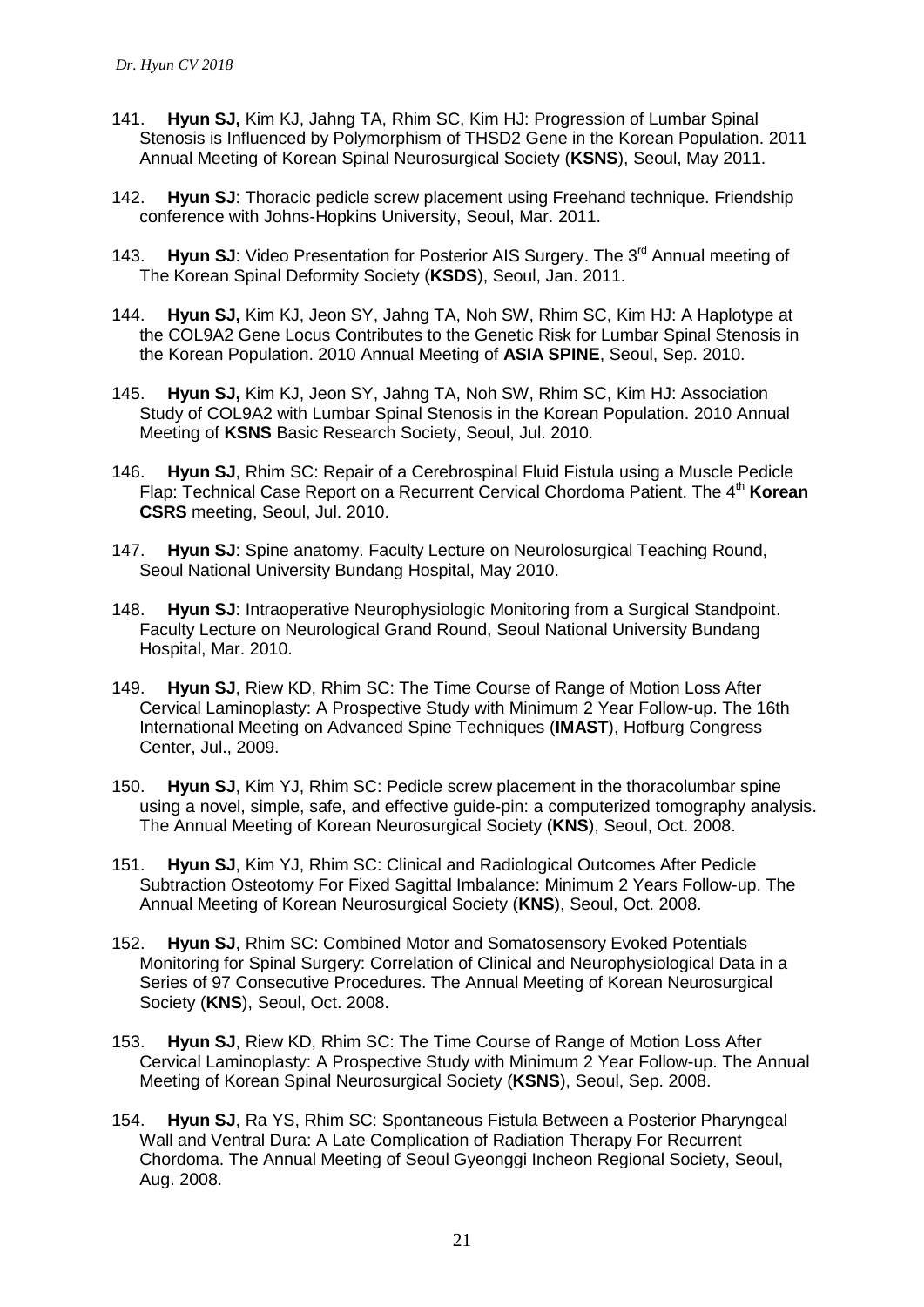- 155. **Hyun SJ**, Kim YB: Predictable Risk Factors for Adjacent Segment Degeneration After Lumbar Fusion. The Annual Meeting of Korean Neurosurgical Society (**KNS**), Seoul, Oct. 2006.
- 156. **Hyun SJ**, Kim YB: Postoperative Changes in Paraspinal Muscle Volume : Comparison of Paramedian Interfascial Approach and Midline Approach for lumbar Fusion. The Annual Meeting of Korean Spinal Neurosurgical Society (**KSNS**), Seoul, Sep. 2006.

# **POSTER PRESENTATION**

- 1. **Hyun SJ**: Bicortical screw purchase at UIV can cause UIV fracture after adult spinal deformity surgery: Finite element analysis study, **AOSPINE Korean Spine Congress**, Seoul, Korea, Jul. 7<sup>th</sup> 2018.
- 2. **Hyun SJ**: Consideration of Rods Material Property to Optimize Outcomes After Spinal Instrumented Fusion, **AOSPINE Korean Spine Congress**, Seoul, Korea, Jul. 7th 2018.
- 3. **Hyun SJ**: Efficiency of lead aprons in blocking radiation how protective are they?, **AOSPINE Korean Spine Congress**, Seoul, Korea, Jul. 7<sup>th</sup> 2018.
- 4. Han S, **Hyun SJ**, Park JH: Clinical Impact of T1 Slope Minus Cervical Lordosis Following Multilevel Posterior Cervical Fusion Surgery: Long-term Follow-Up Data (E-Poster No. 275) The 52<sup>nd</sup> SRS Annual Meeting, Philadelphia, Pennsylvania (PA), US, 2017.
- 5. **Hyun SJ**: Bicortical screw fixation at upper instrumented vertebra. Is it a risk factor of the UIV fracture? (E-Poster No. 275) The 51st **SRS Annual Meeting**, Prague, Czech Republic, 2016.
- 6. **Hyun SJ,** Lenke LG, Kim YJ, Bridwell KB: Comparative study of Adolescent Idiopathic Scoliosis Treated by Spinal Fusion to L3: Is there a difference in radiographic and clinical outcome between anterior- and posterior spinal fusion? (E-Poster No. 43) The  $29<sup>th</sup>$ Annual Meeting of **KSNS**, Seoul, Sep. 2015.
- 7. **Hyun SJ**, Riew KD, Rhim SC: Long-Term Outcomes of A Central Hook-Rod Construct for Osteotomy Closure: Minimum 5-Year Follow-up Data. 2013 Annual Meeting of World Federation of Neurological Surgery (**WFNS**), Seoul, Sep. 2013.
- 8. **Hyun SJ**, Riew KD, Rhim SC: The Serial of Range of Motion Loss After Cervical Laminoplasty: A Prospective Study with Minimum 2 Year Follow-up. Congress of Neurological Surgeons (**CNS**), 2008 annual meeting, Olando, FL, 2008.

# **BOOK CHAPTERS**

- 1. **Hyun SJ**, Rhim SC: Chapter 21. Overview of Spinal Deformity. *The Textbook of Spine*. 3<sup>rd</sup> Eds: The Korean Spinal Neurosurgery Society, Koonja, 2018.
- 2. **Hyun SJ**, Kim KJ: Chapter 13. Thoracoabdominal anterior approach. *The Textbook of*  Spine. 3<sup>rd</sup> Eds: The Korean Spinal Neurosurgery Society, Koonja, 2018.
- 3. **Hyun SJ**: Section editor. Section 9, Spinal Disorders. *Textbook of Pediatric*  Neurosurgery. 2<sup>nd</sup> Eds: The Korean Society of Pediatric Neurosurgery, Korean Medical Book, 2018.
- 4. **Hyun SJ**: Chapter 57. Congenital and Pediatric Spinal Deformities. *Textbook of Pediatric*